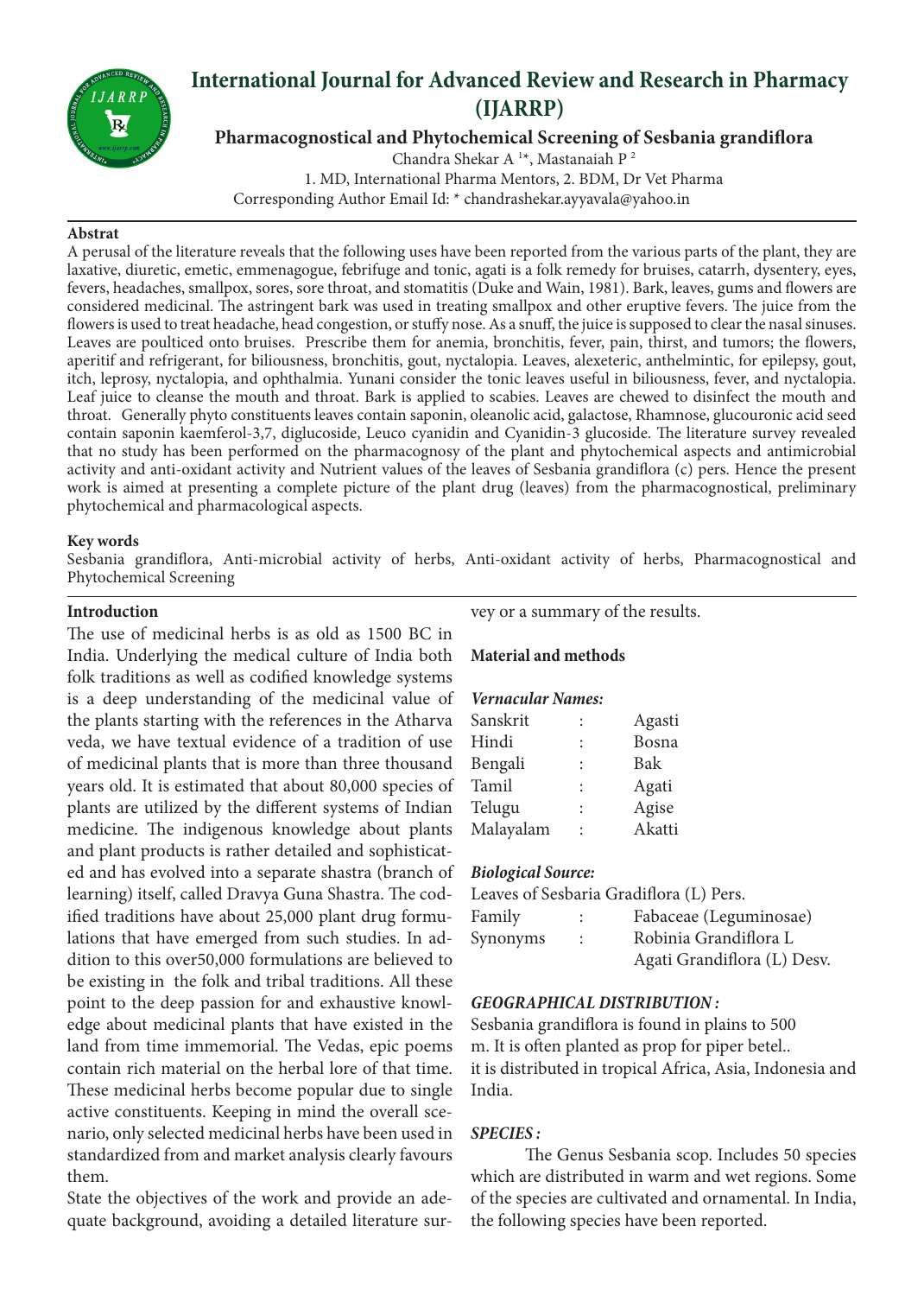S.bispinosa (S. esculenta) S.gradiflora

S.sesban (S.aegyptiaea)

#### *CHEMICAL CONSTITUENTS :*

S.speciosa

Saponin, oleanolic acid, galactose, Rhamnose, glucouronic acid seed contain saponin kaemferol-3,7, diglucoside, Leuco cyanidin and Cyanidin-3 glucoside delphinidin glycosides & flavonols, seeds contain galactomannan and fattyacids bioflavonoids, isorhamnetin from the seeds of Sesbaria Gradiflora (L) Pers. Chromatographically pure saponin ester mixture.

#### *NUTRIENT VALUES :*

The leaf is reported to contain 73.1g H2O, 8.4 g protein, 1.4 g fat, 11.8g NFE, 2.2g fiber, 1,130 Ca, 80 mg.P, 3.9mg Fe, 9,000 IU vit.A, 0.21mg thiamine, 0.09 mg riboflavin, 1.2mg niacin, and 169 ascorbic acid. Leaves contain per 100g, 321 calories, 36.3g protein, 7.5 fat, 47.1 g carbohydrate, 9.2g fiber. 9.2g ash, 1684 mg Ca, 258 mg P, 21 mg Na, 2,005 mg K, 25,679 µg β-carotene, 242 mg ascorbic acid.

#### *USES :*

A perusal of the literature reveals that the following uses have been reported from the various parts of the plant, they are laxative, diuretic, emetic, emmenagogue, febrifuge and tonic, agati is a folk remedy for bruises, catarrh, dysentery, eyes, fevers, headaches, smallpox, sores, sorethroat, and stomatitis (Duke and Wain, 1981). Bark, leaves, gums and flowers are considered medicinal. The astringent bark was used in treating smallpox and other eruptive fevers.

▶ Studies on Erythrocyte membrane. In vitro haemolytic effect of sesbania grandiflora leaves [5]

- ▶ Sesbania mosaic, a new virus disease [7]
- ▶ Invitro haemolytic effect of the flowers of Ses bania grandiflora [9]
- ▶ S.grandifl;ora more crude protein [12]
- ▶ Nutritional value of Sesbania grandiflora leaves for monogastrics and ruminants [18]
- ▶ Anti inflammatory activity of S.grandiflora [21]
- ▶ Analgesic and anti pyretic activity of flowers of S.grandiflora [23]
- $\triangleright$  Anxiolytic & anti convulsive activity of S.gran diflora leaves in experimental animals [25]
- ▶ Beneficial effect on improved vision & preven tion of the disease [27]
- $\triangleright$  Determination of major carotenoids in a few Indian leafy vegetables by HPLC [28]
- $\blacktriangleright$  Effect of S.grandiflora against cigarette smoke induced hyperlipidemia in rats [31]

#### **3.2 MACROSCOPIC FEATURES**

- $\blacktriangleright$  The Plant grows up to 10m in height; the leav anchlets are pubescent.
- ▶ The leaves are unipinnate and even pinnate;
- ▶ Leaflets are 25-30 pairs, oblong, 1-3.5 cm long and 0.5 – 1 cm broad.
- $\blacktriangleright$  Apex of the leaflets emarguiate, margins smooth.
- ▶ Rachis (petiole) 2 cm long; petiolule 2 mm long.
- $\triangleright$  Stipules lanceolate; 1 cm long;
- $\blacktriangleright$  Inflorescence is 3-5 flowered raceme.
- ▶ Flowers 10 cm long, 5 cm broad.
- ▶ Calyx tube 5 lobed;
- ▶ Corolla Cream colured.
- $\triangleright$  Stamens (9)+1, Seeds Oblong, estrophiolate.

*Fig. 1. Pinnately compound leaves seen in Sesbania Grandiflora (L) Pers.*

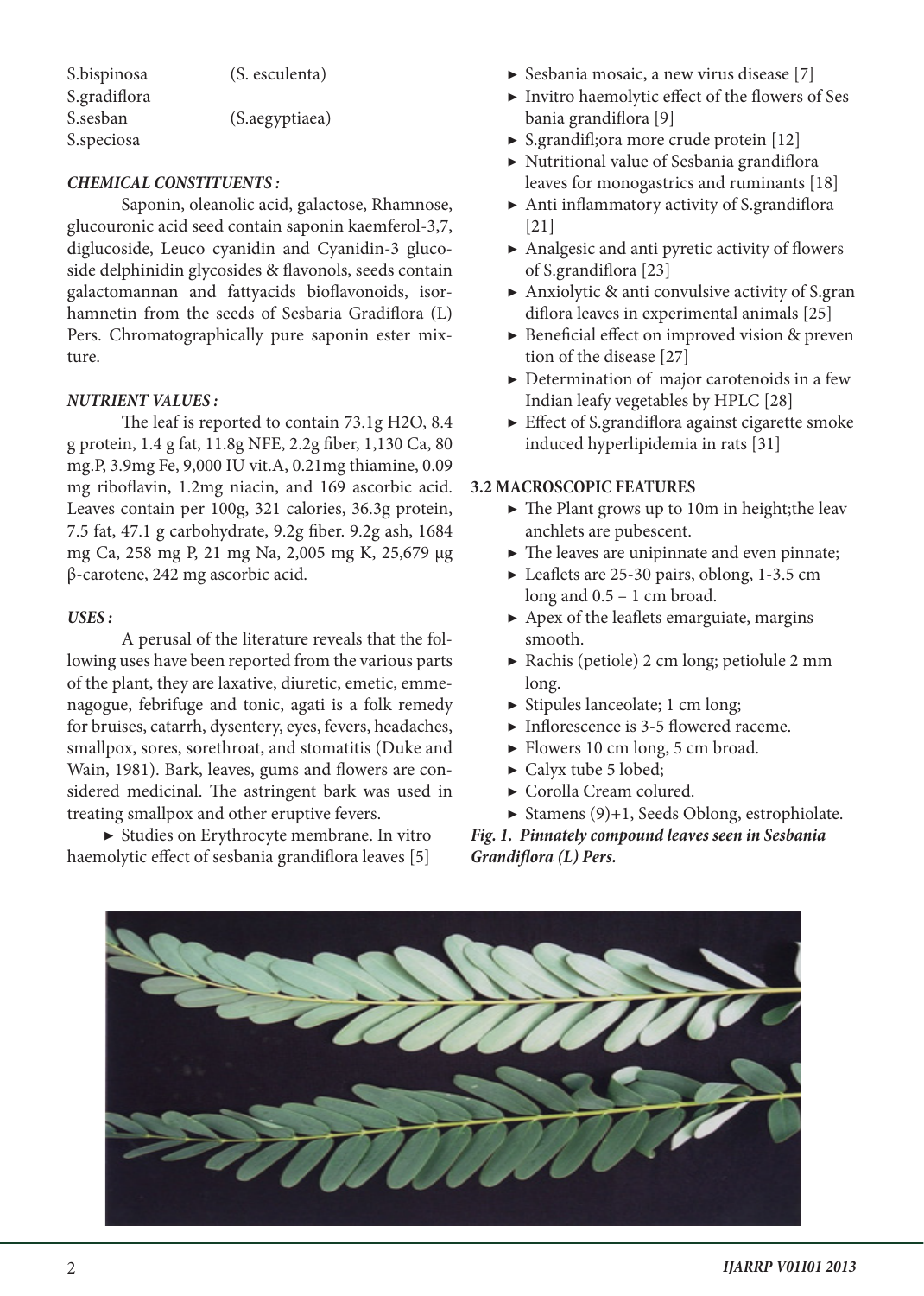- ▶ Sesbania mosaic, a new virus disease [7]
- ▶ Invitro haemolytic effect of the flowers of Ses bania grandiflora [9]
- ▶ S.grandifl;ora more crude protein [12]
- ▶ Nutritional value of Sesbania grandiflora leaves for monogastrics and ruminants [18]
- ▶ Anti inflammatory activity of S.grandiflora [21]
- ▶ Analgesic and anti pyretic activity of flowers of S.grandiflora [23]
- $\triangleright$  Anxiolytic & anti convulsive activity of S.gran diflora leaves in experimental animals [25]
- ▶ Beneficial effect on improved vision & preven tion of the disease [27]
- $\triangleright$  Determination of major carotenoids in a few Indian leafy vegetables by HPLC [28]
- ▶ Effect of S.grandiflora against cigarette smoke induced hyperlipidemia in rats [31]

# **3.2 MACROSCOPIC FEATURES**

- ▶ The Plant grows up to 10m in height; the leav anchlets are pubescent.
- ▶ The leaves are unipinnate and even pinnate;
- ▶ Leaflets are 25-30 pairs, oblong, 1-3.5 cm long and 0.5 – 1 cm broad.
- $\blacktriangleright$  Apex of the leaflets emarguiate, margins smooth.
- ▶ Rachis (petiole) 2 cm long; petiolule 2 mm long.
- ▶ Stipules lanceolate; 1 cm long;
- ▶ Inflorescence is 3-5 flowered raceme.
- $\blacktriangleright$  Flowers 10 cm long, 5 cm broad.
- $\blacktriangleright$  Calyx tube 5 lobed;
- ▶ Corolla Cream colured.
- $\triangleright$  Stamens (9)+1, Seeds Oblong, estrophiolate.

#### **3.3 Pharmacognostical work: Materials and Method for Studies**

# *a) Collection of Specimen.*

The plant specimens for the proposed study were collected from Sesbania grandiflora (L) Pers. Care was taken to select healthy plants and for normal organs. The required samples of different organs were cut and removed from the plant and fixed in FAA (Farmalin-5ml + Acetic acid – 5ml + 70% Ethyl alcohol-90ml). After 24 hrs of fixing, the specimens were dehydrated with graded series of tertiary-Butyl alcohol as per the schedule given by Sass, 1940. Infiltration of the specimens was carried by gradual additional of paraffin wax (melting point 58-60 C) until TBA solution attained super saturation. The specimens were cast into paraffin blocks.

# *b) Sectioning*

The paraffin embedded specimens were sectioned with the help of Rotary Mictotome. The thickness of the sections was 10-12 µm. dewaxing of the sections was by customary procedure (Johansen, 1940). The sections were stained with Toluidine blue as per the method published by O'Brien et al. (1964). Since Toluidine blue is a polychromatic stain, the staining results were remarkably good; and some cytochemical reactions were also obtained. The dye rendered pink colour to the cellulose walls, blue to the lignified cells, dark green to suberin, violet to the mucilage, blue to the protein bodies etc. wherever necessary sections were also stained with safranin and Fast-green IKI (for Starch).

For studying the stomatal morphology, venation pattern and trichome distribution, paradermal section (section taken parallel to the surface of leaf) as well as clearing of leaf with 5% sodium hydroxide or epidermal peeling by partial maceration employing Jeffrey's maceration fluid (Sass, 1940) were prepared. Glycerine mounted temporary preparations were made for macerated/cleared materials. Powdered materials of different parts were cleared with NaOH and mounted in glycerine medium after staining. Different cell component were studied and measured.

# *c) Photomicrographs*

Microscopic descriptions of tissues are supplemented with micrographs wherever necessary. Photographs of different magnifications were taken with Nikon Labphot 2 Microscopic Unit. For normal observations bright field was used. For the study of crystals, starch grains and lignified cells, polarized light was employed. Since these structures have birefringent property, under polarized light they appear bright against dark background. Magnifications of the figures are indicated by the scale-bars. Descriptive terms of the anatomical features are as given in the standard Anatomy books (Esau, 1964).

#### ▶ *MICROSCOPIC FEATURES*

Leaflets are dorsiventral with fairly disfuict adaxial and abaxial differentiation and prominent midrile (fig. 2.1.2)

**Midrib:** Midrib is planoconvex is sectional view with flat adaxial side and broadly conical abaxial sixe it is 450 µm thick in vertical plane 400 µm wide in horizontal plane. It has a district epidermal layer of small circular thick walled cells measuring 20 µm thick. The ground tissue of the abaxial part is homogeneous and parencymatous, the cells are polygonal and compact.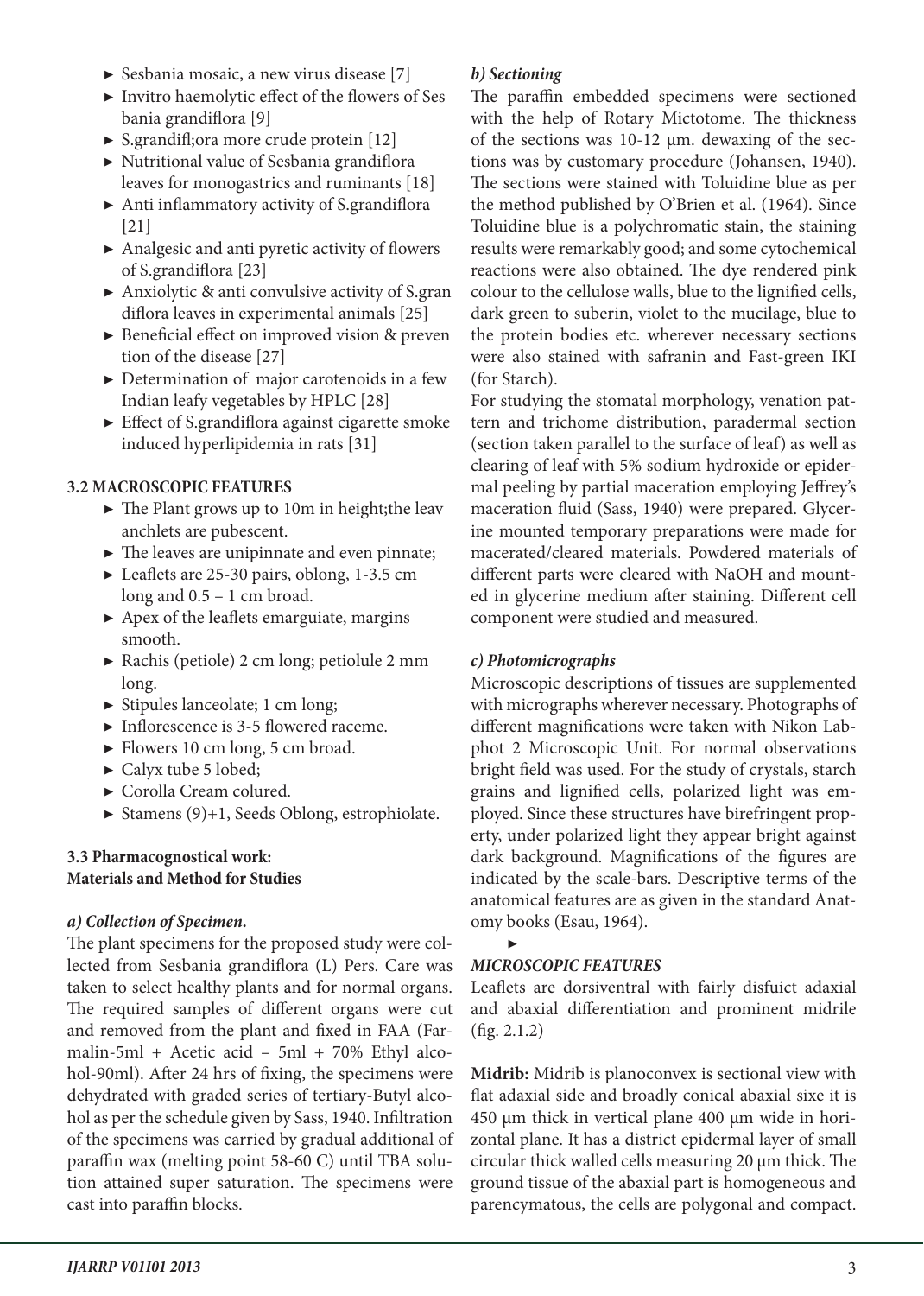The vascular ground is single, prominent and broadly arc shaped. It consists of several radial parallel rows of xylem elements and thick bowl shaped bared of phloem. The xylem elements are thick walled wide angular metaxylem elements are nearly 30 µm wide. Phloem hand is 80 µm wide. On the adaxial side of the vascular bundle these is a vertical pillar of parenchymatous extension (fig. 2.2). The bundle sheath extension is 140 µm height and 80 µm in thickness.

### *Fig. 2.2 TS of midrib – enlarged.*



**Lamina (Fig. 2.1):** The lamina is bifacial with smooth and even surfaces. It is 200 µm thick. The adaxial and abaxial epidermal layers are equally thick, comprising of circular to elliptical cells with prominent article. The mesophyll tissue is differentiated into a narrow zone of palisade cells and wide zone of spongy parenchyma. The palisade zone is 60 µm in height, the cells are cylindrical and loosely arranged the spongy mesophyll consists of 8-10 layers of small lobed cells farming reticulate and wide air chambers.

*Fig. 2.1 TS of leaflet through midrib and lamina.*



*Epidermal cells and stomata (Fig. 3.1)* The adaxial and abaxial epidermal layers are

stomatiferous. The stomata are similar on both sides both in morpholoty and frequency. The stomata are predominantly anisocytic one small and two large subsidiary cells. Some of the stomata are also paracylic having two weigshaped subsidiary cells (fig. 3.2). the guard cells are elliptic measuring 20x12 µm in size. Stomatal number is 140/mm2. The epidermal cells are fairly large, the anticlinical walls are slightly wavy and thick.







# *Venation Pattern (fig. 4.1)*

The Lateral view of fairly thick and the veinlets are thin and profusely branched (fig. 4.1). The vein islets are distinct; they are polygonal ranging from squarish to hexagonal in outline. Most of the larger vein islets have district vein terminations; the smaller islets lack distinct vein terminations. The venilets along the leaf margins are interconnected with each other forming what is known as intramarginal venations (fig. 4.2)

# *Fig. 4.1 Venation pattern under low magnification*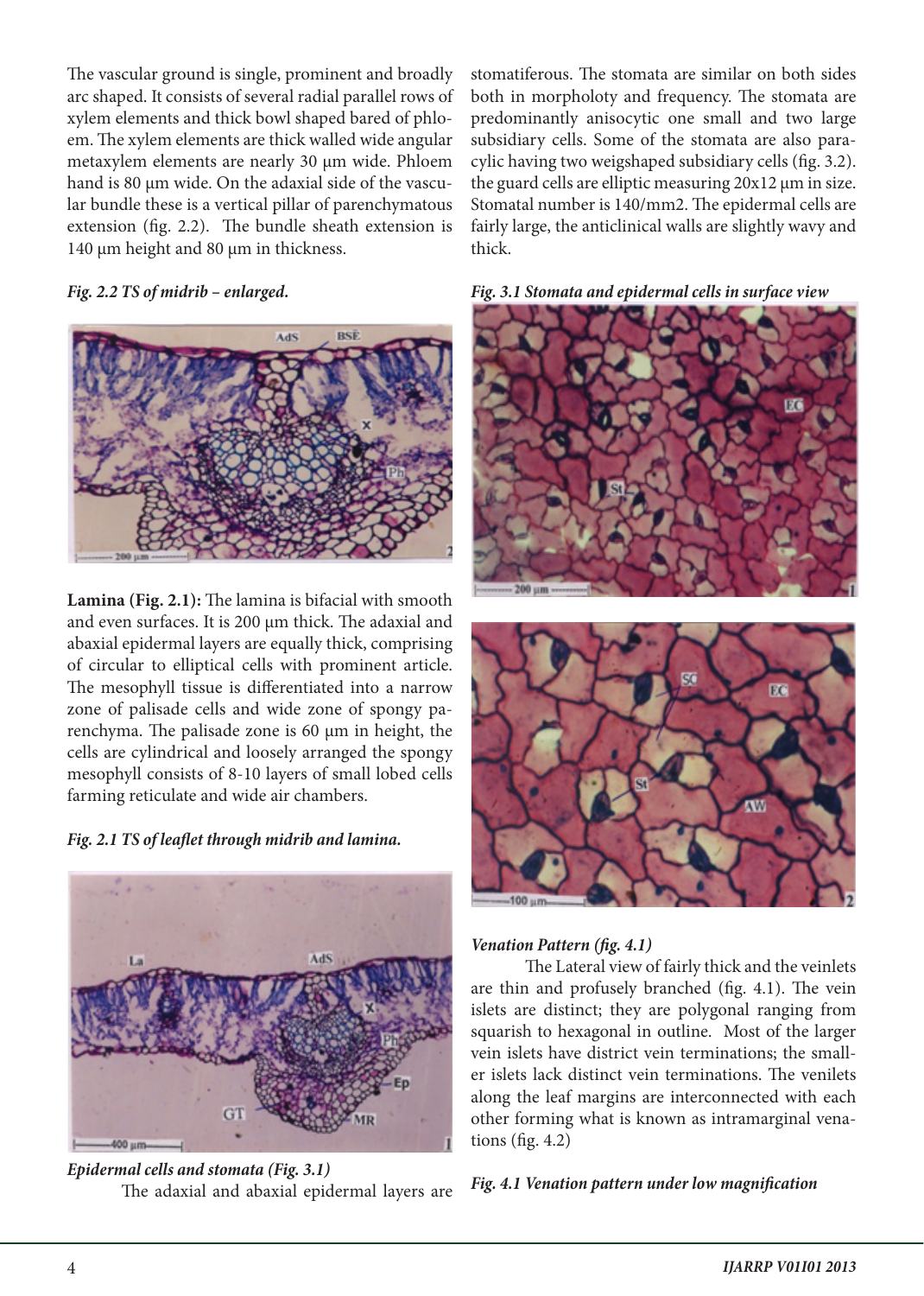

*Fig. 4.2 Vein islets and vein terminations – enlarged*



# *Petiolule : (Stack of the leaflet) :*

Thepetiolule is circular in outline with irregular ridges and furrows (fig. 5.1). it has prominent epidermal layer comprising of thick walled cells with hemispeherical outer walls. The ground tissue is homogeneous and parenchymators, the cells are circular, darkly staining and compact (fig. 5.1). the vascular tissues occur in deeply curved outline of an arc. Xylem elements are arranged in parallel rows, each row comprising of 2 to 5 vessels. The Xylem elements are thick walled angular and lignified. Phloem is in a sheath along the outer part of the xylem are. The petiolule is 700 µm in diameter.

*Fig. 5.1 TS of petiolule, showing gross sectional outline*



#### **Petiole : (fig. 5.2).**

In cross sectional view, the petiole appears more or less in tetragonal outline with two adaxial thick, short winglike humps. It is 1.75 mm in vertical plane and 1.55 mm in horizontal plane. It has a distinct and continuous epidermal layer of small squarish cells (fig. 6.1). The outer ground tissue consists of circular to angular, then walled compact parenchyna cells in 5 to 8 layers. The central ground tissue has large, angular, polyhedral compact parenclyma cells. The vascular tissue occur in a wide closed cylinder in which there is a large median abaxial vascular bundle. Flanked on either side by small or bundle. These two larger lateral bundles and one wide, more prominent adaxial bundle all the bundles are collateral with patallel files of thin walled angular xylem elements. Phloem occurs in small arcs outside the xylem mass. A thin continuous sclerenchyma cylinder encircles all the vascular bundles (fig. 5.2, 6.2).

# *Fig. 5.2 TS of petiole, showing outline and vascular pattern*



*Fig. 6.1 TS of Petiole Upper portion*

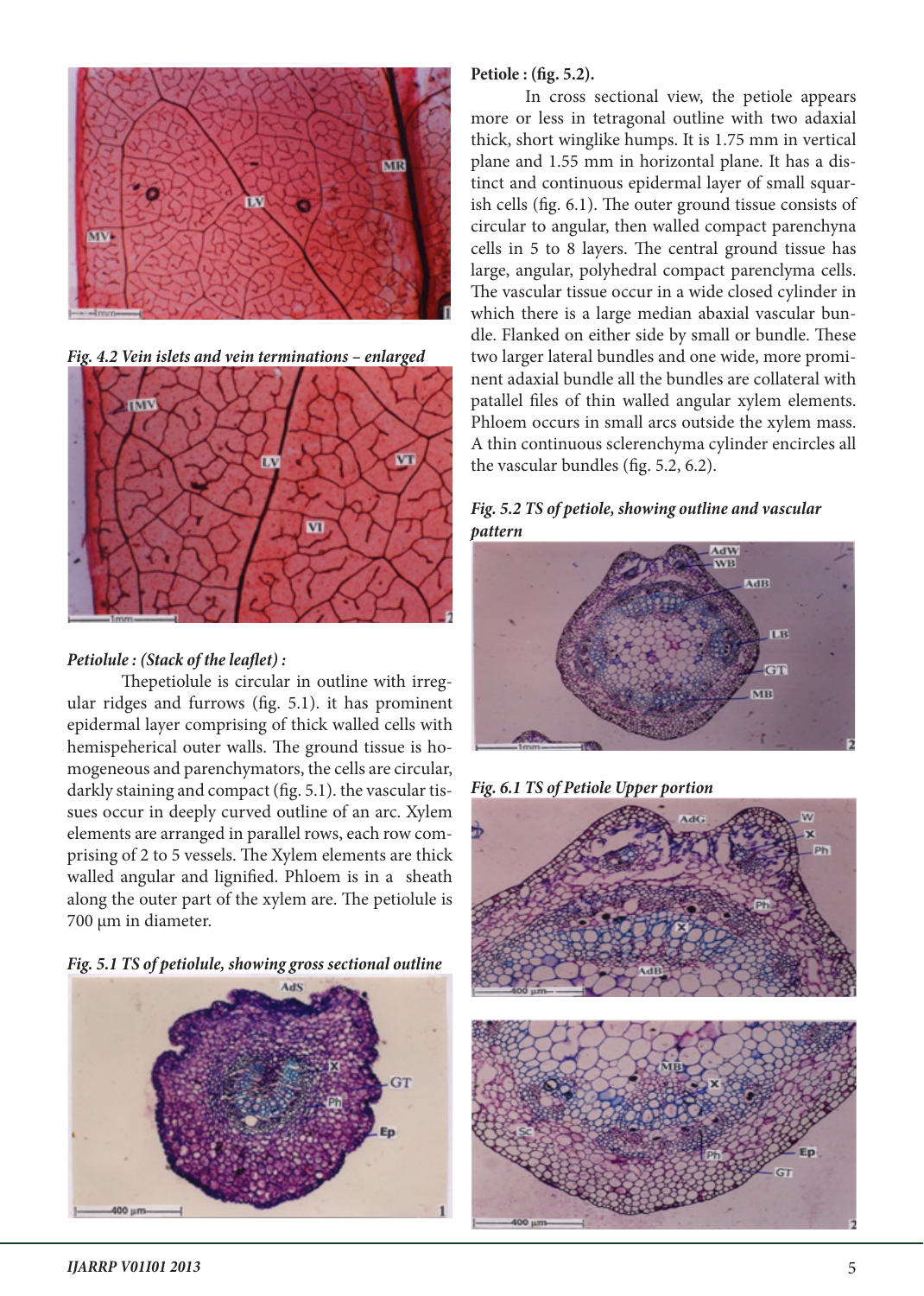#### *Fig. 6.2 TS of Petiole Lower portion* **3.4 Powder Microscopic Observation (fig. 7.1)**

The powder preparation of the leaf shows small fragments of the apidermal tissue. These pieces exhibit abundant stomata which are either anisocytic or paracytic type. The epidermal cells are highly lobed and amoeboid in shape; they have thick anticlinical walls, which are madulate no. of stomata per mm2 is about 138; the guard cells are Elliptic and measure 20 µm long and 15 µm wide. Epidermal trichomes are absent cuticular striations are not evident.

# *Fig. 7.1 Powder Mycroscopy Fragments of epidermis as seen in the powder*



*Fig. 7.2 Powder Mycroscopy Stomatal distribution in the leaf powder*



#### **Physiochemical Standards** *METHODOLOGY OF PLANT ANALYSIS Collection and processing :*

The fresh leaves of Sesbania grandiflora (L) Pers viscose was collected and cut into small fragments and shade dried until the fracture is uniform and smooth. The dried plant material was granulated or powdered by using a blender and sieved to get uniform particles by using sieve No 60. Then the final uniform powder was used for the extraction of active constituents of the plant. **Physiochemical Standards**

# *1) Ash Value :*

The ash content of the crude drug is generally taken to be the residue remaining after incineration. It usually represents the inorganic salts naturally occurring in the drug and adhering to it, but it may include inorganic matter added for the purpose of adulteration. Ash value varies with narrow limits in case of the individual drug but varies considerably in case of different drugs.

# *(a) Determination of Total Ash:*

About 3 g of powdered drug was accurately weighed in a silica crucible, which was previously ignited and weighed. The powdered drug was spread as a fine layer on the bottom of the crucible. The crucible was incinerated at a temperature not exceeding 450° C until free from carbon. The crucible was cooled and weighed. The procedure was repeated to the constant weight. The percentage of total ash was calculated with reference to the air-dried drug. The ash value of the 10 leaf samples was calculated and tabulated in the table 3.5.1

# *(b) Determination of water-soluble ash:*

The ash obtained in the determination of total ash was boiled for 5 minutes with 25 ml of water. The insoluble matter was collected on an ash less filter paper and washed with hot water. The insoluble ash was transferred into a tared silica crucible and ignited for 15 minutes at a temperature not exceeding 450° C. The procedure was repeated to get the constant weight. The weight of the insoluble matter was subtracted from the weight of total ash. The difference in weight was considered as the water -soluble ash. The percentage of water-soluble ash was calculated with reference to the air-dried drug and tabulated in the table 3.5.1

# *(c) Determination of Acid insoluble ash:*

The ash obtained as described in the determination of total ash was boiled with 25 ml of hydrochloric acid for 5 minutes. The insoluble ash was collected on an ash less filter paper and washed with hot water; the insoluble ash was transferred into pre-weighed silica crucible. The procedure was repeated to get constant weight. The percentage of acid insoluble ash was calculated with reference to the air-dried drug and tabulated in the table 3.5.1

# *2) Solubility Value*

Solubility values of crude drugs are useful for their evaluation especially when the constituents of a drug cannot be readily estimated by any other means. Fur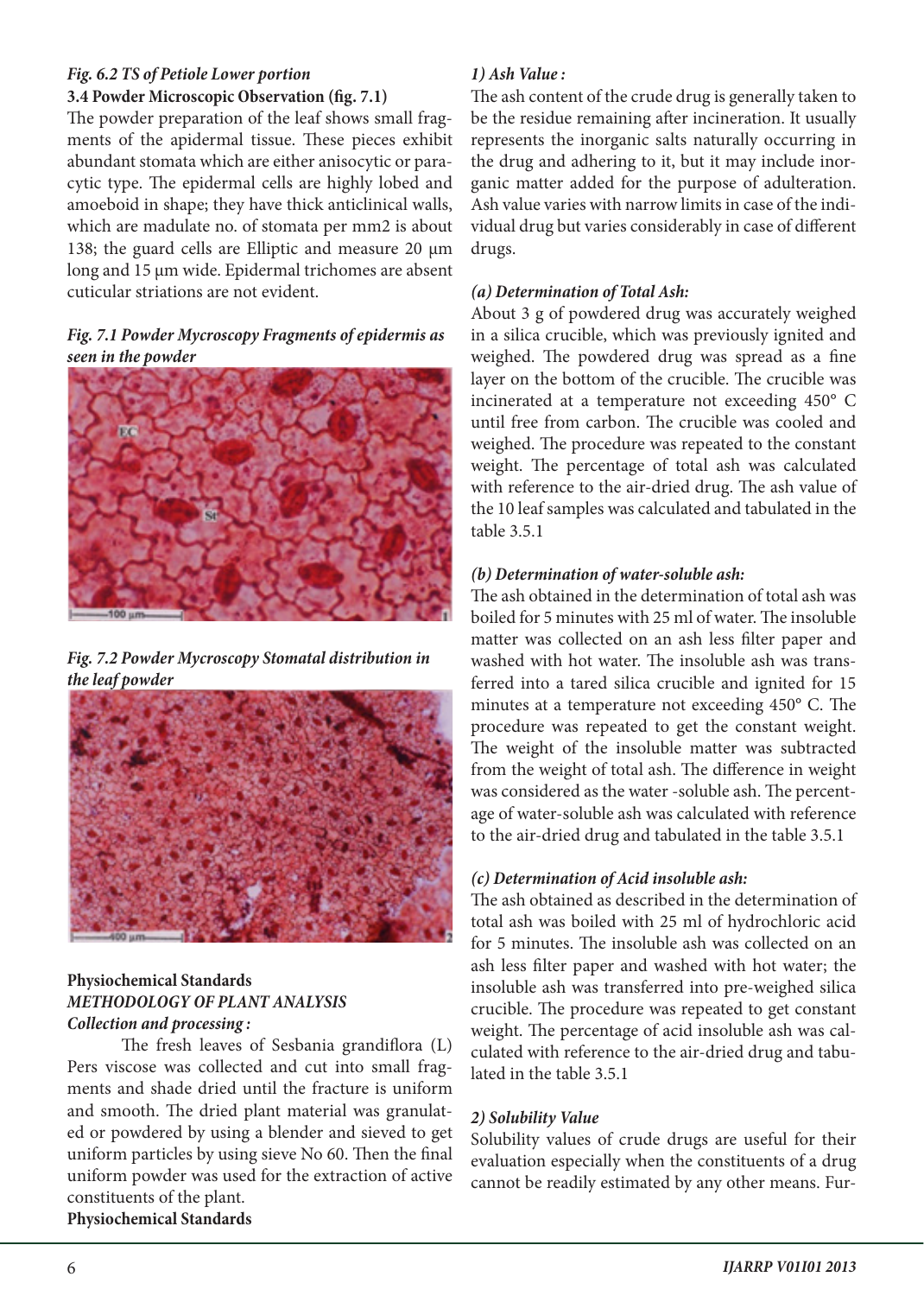ther, these values indicate the nature of the constituents present in a crude drug.

#### *i) Ethanol soluble extractive method:*

4g of the each air-dried coarse powder of 10 leaf samples were macerated with 100 ml 90% of ethanol in a closed flask for 24 hours, shaking frequently during the first 6 hours and allowing to stand for 18 hours. It was then filtered rapidly taking precautions against loss of the solvent. 25 ml of the filtrate was evaporated to dryness in a tared flat-bottomed shallow extractive with reference to the air-dried drug was calculated and tabulated in the table 3.5.1.

#### *ii) Water soluble extractive method :*

4g of the each air-dried coarse power of 10 leaf samples were macerated with 100 ml of Chloroform water (95ml of water + 5ml of Chloroform) in a closed flask for 24 hours, shaking frequently during the first 6 hours and allowed to stand for 18 hours. It was then filtered rapidly taking precautions against loss of the solvent. 25ml of the filtrate was evaporated to dryness in a tared flat-bottomed shallow dish dried at 1050C and weighed. The percentage of water-soluble extractive with reference to the air-dried drug was calculated and tabulated in the table 3.5.1.

The solvents obtained commercially (LR – Grade Extra pure) were purified by distillation methods prior to use for extraction and for phytochemical investigation. Required quantity of grounds powder was weighed and then it was extracted with various solvents of varying polarity [Eg. N-hexane, Water, Ethyl acetate, Ethanol] by using Cold maceration technique or by using continuous hot percolation method (Soxhlet method).

# *PREPARATION OF EXTRACTS :*

Hot maceration method using Soxhlet apparatus : Freshly collected plant material (leaves) was dried in shade, and then coarsely powdered in a blender. The coarse power (1 kg) was extracted successively with (a) N-Hexane b) water c) Ethanol d) Ethyl acetate, each 2500 ml in a Soxhlet apparatus for 24 hrs. All the extracts were filtered through Watman No. 41 filter paper and evaporated on a water bath and finally dried in vacuum. The residues obtained were used for screening the phytochemical and antibacterial and antioxidant properties.

The final residue thus obtained was then subjected to preliminary phytochemical tests for identification of the individual components (active principles) that are present in the plant under study. The extractive values for various solvents were tabulated in the table 3.5.1.

#### *3) Extractive Value:*

Purification of Solvents:

*PHYSICO – CHEMICAL CHARACTERISTICS OF SESBANIA GRANDIFLORA (L.) PERS Table 3.5.1*

| S. No. | Parameter               | Lead Value (Percentage w/w) |
|--------|-------------------------|-----------------------------|
| 1.     | Total Ash               | 18.631%                     |
| 2.     | Acid Insoluble Ash      | 9.28%                       |
| 3.     | Water Soluble Ash       | 11.296%                     |
| 4.     | Sulphated Ash           | 7.36%                       |
| 5.     | Loss on Drying          | 9.23%                       |
| 6.     | <b>SOLUBILITY</b>       |                             |
|        | a) Ethanol              | 6.728%                      |
|        | b) Water                | 4.761%                      |
| 7.     | <b>Extractive Value</b> |                             |
|        | a) N-hexane             | 6.8 gms.                    |
|        | b) Water                | 7.2 gms.                    |
|        | c) Ethanol              | 5.9 gms.                    |
|        | d) Ethyl Acetate        | 6.3 gms.                    |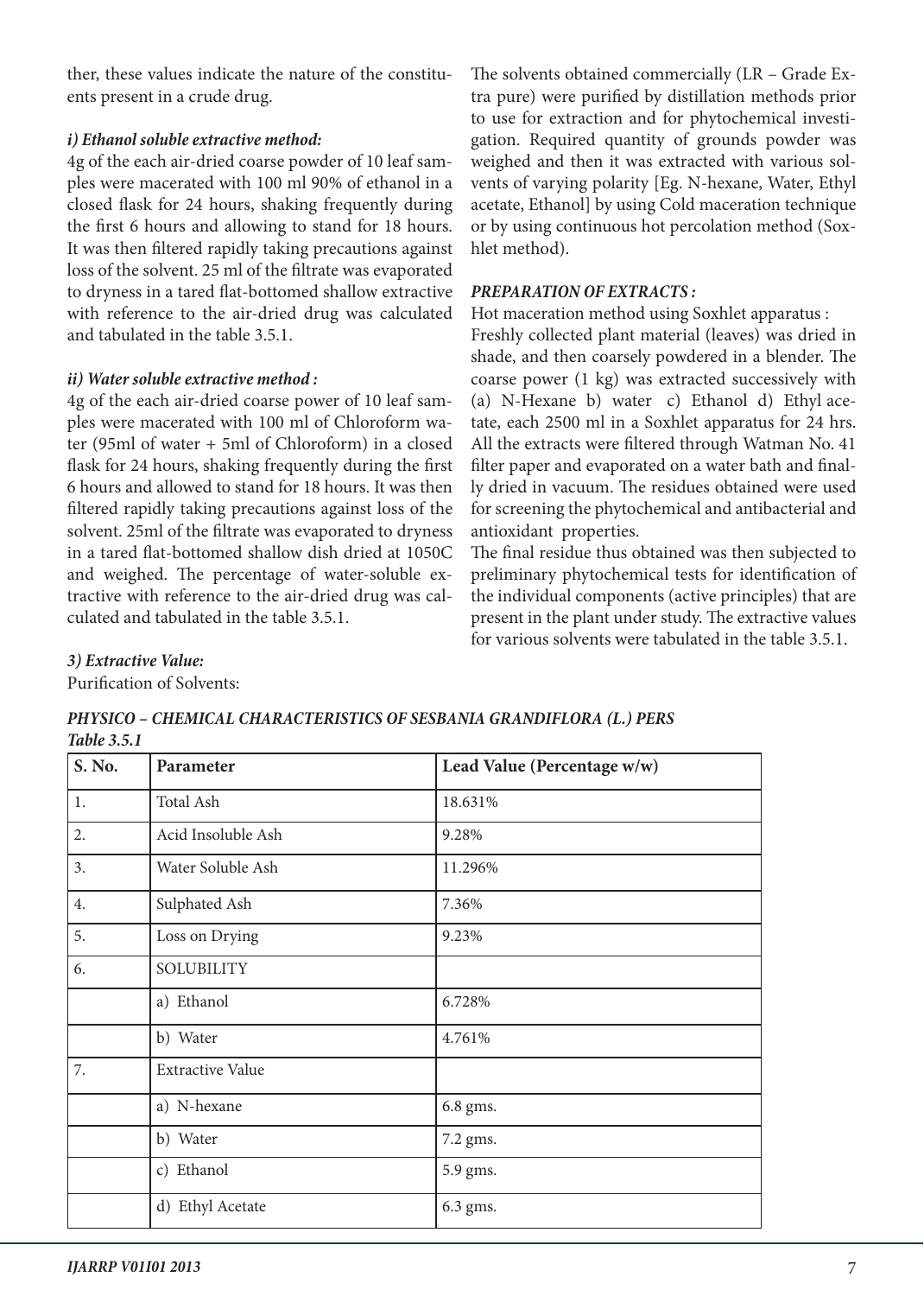#### *3)Fluorescence Analysis*

Fluorescence analysis of the powder / solution of 10 leaf samples were observed in day/visible light and UV light (Long wavelength – 365 nm and Short wave length – 265 nm).

### *Method :*

The drug powder was treated with neutral solvents like benzene, chloroform, ethyl acetate and 50% aqueous-ethanol and acids like 1M Hydrochloric acid and alkaline solutions like sodium hydroxide solution. They were subjected to fluorescence analysis in daylight and in UV-light. The results were tabulated in the table 3.5.2.

### **PHYTOCHEMICAL SCREENING OF SESBANIA GRANDIFLORA (L.) PERS**

#### **4.1 INTRODUCTION:**

Plants posses a wide variety of chemical compounds and are classified as primary metabolites and secondary metabolites. Primary metabolites are substances widely distributed in nature and most of them are occurring in one form or the other virtually in all organisms and perform the basic cell metabolism; example includes starch, cellulose, carbohydrates etc. Secondary metabolites perform no apparent function in plants, primary metabolism but often have an ecological role; example includes alkaloids, steroids, terpenoids, flavonoids, quinoids, iridoids, coumarins, tannins, phenols and their glycoside. Secondary metabolites contrast to primary metabolites tends to be synthesized in specialized cell type and distinct developmental stages making their extraction purification difficult. As a result, secondary metabolites after isolation, structure elucidation and screened for activity are used commercially as biologically active compounds known as phytopharmaceuticals.

Chemical evaluation comprises of different chemical tests and chemical assays. The isolation, purification and identification of active constituents are chemical method of evaluation. Preliminary phytochemical screening is a part of chemical evaluation. The qualitative chemical tests are useful in detection of adulteration.

The systematic investigations of plant material for its phytochemical behavior involve four different stages. a) The procurement of raw material and quality con-

b) Extraction, purification and characterization of the constituents of pharmaceutical interest in process quality control.

c) Investigation of biosynthetic pathways to particular compounds.

d) Quantitative evaluation.

trol.

#### **4.2 Preliminary Phytochemical Analysis**

The chemical tests for various phytoconstituents in the ethanolic extract and water extract were carried out as described below.

#### (a) Test for alkaloids

i) DragendorfPs Test - In a test tube containing 1ml of extract, few drops of Dragendorff s reagent was added and the colour developed was noticed. Appearance of orange colour indicates the presence of alkaloids.

ii) Wagner's Test - To the powder, two ml of Wagner's reagent was added, the formation of a reddish brown precipitate indicated the presence of alkaloids.

iii) Mayer's Test - To the powder, two ml of Mayer's reagent was added, a dull white precipitate revealed the presence of alkaloids.

iv) Hager's Test - To the powder, 3 ml of Hager's reagent was added, the formation of yellow precipitate confirmed the presence of alkaloids.

| S. No. | <b>Treatment</b>        | Day Light   | <b>UV Light</b><br>$(254 \text{ NM})$ | <b>UV Light</b><br>$(365 \text{ NM})$ |
|--------|-------------------------|-------------|---------------------------------------|---------------------------------------|
| 1.     | Drug Powder             | Pale Green  | Green                                 | <b>Brown</b>                          |
| 2.     | Powder + $1N$ NaOH (aq) | Pale Yellow | Pale Green                            | No visible Colour                     |
| 3.     | Powder + 1N NaOH (al)   | Pale Yellow | Pale Green                            | No visible Colour                     |
| 4.     | Powder + 1N Hcl         | Pale Green  | Pale Green                            | No visible Colour                     |
| 5.     | Powder + 50% H2SO4      | Brown       | Pale Green                            | Pale Green                            |
| 6.     | Powder + 50% HNO3       | Orange      | Pale Yellow                           | Pale Green                            |
| 7.     | Powder + Picric acid    | Yellow      | Pale green                            | Pale Green                            |
| 8.     | Powder + Acetic Acid    | Pale Green  | Pale Green                            | No visible colour                     |
| 9.     | Powder + Fed3           | Pale Brown  | Pale Yellow                           | Pale Yellow                           |
| 10.    | $Power + HNO3 + NH3$    | Orange PPT  | Pale Yellow                           | Pale Green                            |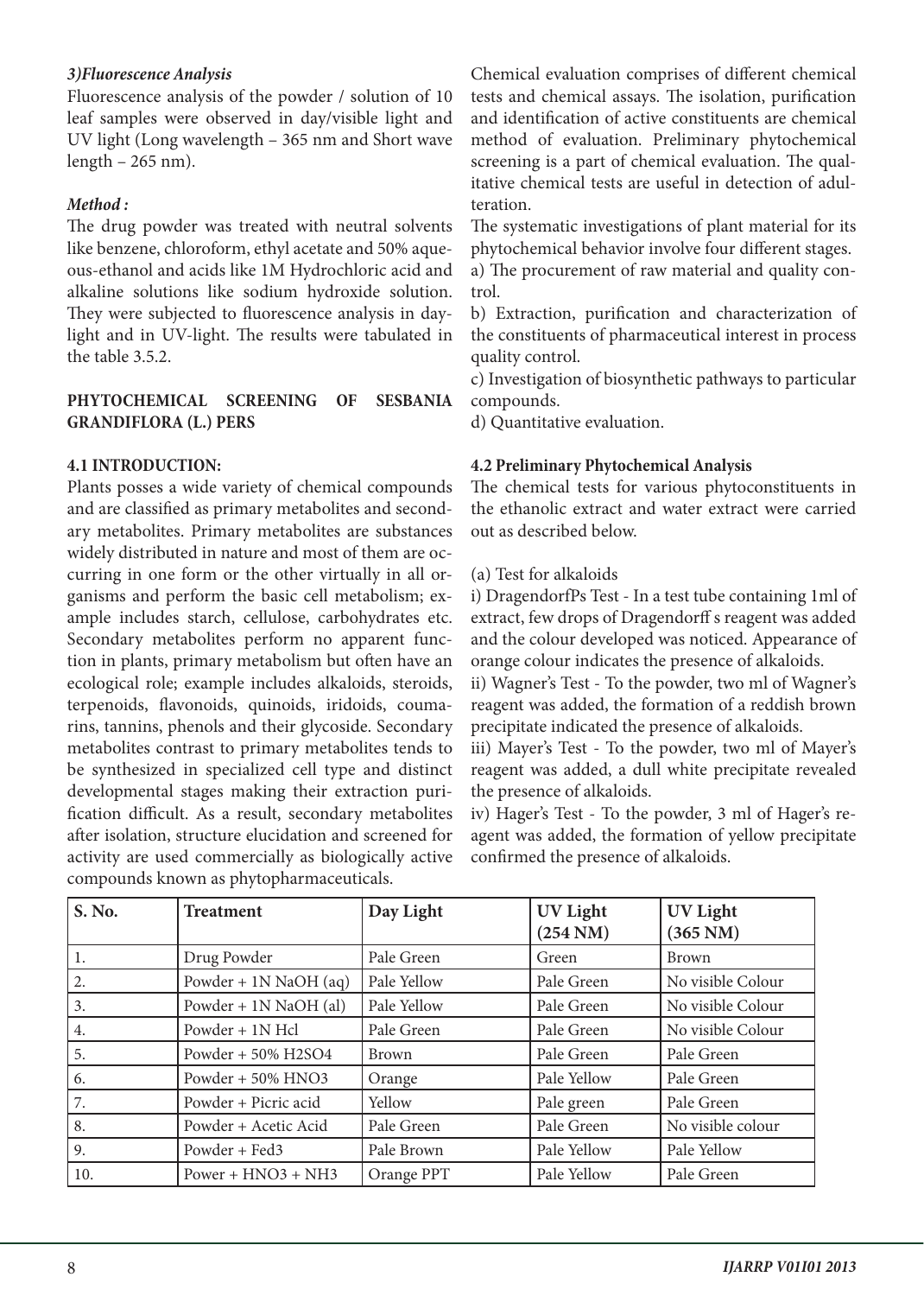(b) Tests for Terpenoids (Noller's Test):

To 1 ml of extract, tin (one bit) and thionyl chloride (1 ml) were added. Appearance of pink colour indicates the presence of Terpenoids.

(c) Test for steroids:

i)) Liebermann - Burchard's Test- The powder was dissolved in two ml of chloroform in a dry test tube. Ten drops of acetic anhydride and two drops of concentrated sulphuric acid were added. The solution became red, then blue and finally bluish green, indicated the presence of steroids.

ii) Salkowski Test- The powder was dissolved in chloroform and equal volume of concentrated sulphuric acid. Formation of bluish red to cherry red colour in chloroform layer and green fluorescence in the acid layer represented the steroid components in the test samples.

(d) Test for Coumarin - To 1 ml of extract, 1 ml of 10% sodium hydroxide was added. The presence of coumarin is indicated by the formation of yellow colour.

(e) Test for Tannin - To few mg of powder, ferric chloride was added, formation of a dark blue or greenish black colour showed the presence of tannins.

i) To few mg of powder, potassium dichromate solution was added, formation of a precipitate showed the presence of tannins and phenolics.

ii) The sample powder was mixed with basic lead acetate solution. Formation of white precipitate indicated the presence of tannins.

(f) Test for saponin - To 1 ml of the extract, 5 ml of water was added and the tube was shaken vigorously. Formation of honeycomb like froth indicates the presence of saponins.

(g) Test for Flavanoids (Shinadow's Test) :

i) Shinoda's Test : To few mg of the powder, magnesium turnings and 1-2 drops of concentrated hydrochloric acid were added. Formation of red colour showed the presence of flavonoids.

ii) Zinc-Hydrochloric Acid Reduction Test: To few mg of the powder Zinc dust and concentrated Hydrochloric acid was added. Formation of magenta colour showed the presence of flavonoids.

iii) Ferric Chloride Test: To few mg of the powder, a small quantity of ethanolic solution and few drops of neutral ferric chloride were added. Blackish red colour indicated the presence of flavonoids.

iv) Alkaline Reagent Test: To few mg of the powder, a few drops of dilute sodium hydroxide were added.

An intense yellow colour, which became colourless on addition of a few drops of dilute acid, indicated the presence of flavonoids.

(h) Tests for Quinones- To 1 ml of the extract 1 ml of concentrated sulphuric acid were added. Formation of red colour shows the presence of Quinones.

i) Test for Anthraquinones (Borntrager's Test) - The powder / extract was macerated with ether and after filtration, aqueous ammonia or caustic soda was added. Pink red or violet colour in the aqueous layer after shaking indicates the presence of anthraquinones.

i) Test for phenols- To 1 ml of the extract, 2 ml of distilled water was added followed by few drops of 10 % aqueous ferric chloride. Appearance of blue or green colour indicates the presence of phenols,

(j) Test for protein (Biuret test):

i) Biuret Test: To few mg of powder, one ml of forty percent sodium hydroxide solution and two drops of one percent copper sulphate solution were added. Formation of violet colour indicated the presence of proteins.

ii) Xanthoprotein Test: To few mg of powder, one ml of concentrated nitric acid was added. As a white precipitate was formed, it is boiled and cooled. Then, 20% of sodium hydroxide or ammonia was added. Orange colour indicated the presence of aromatic amino acids.

iii) Tannic Acid Test: To the powder, 10% tannic acid was added. Formation of white precipitate indicated the presence of proteins.

k) Test for carbohydrates (Sugar):

i) Molisch's Test: To the powder, one ml of alpha-naphthol solution, and concentrated sulphuric acid through the sides of test tube were added. Purple or reddish violet colour at the junction of the two liquids revealed the presence of carbohydrates.

ii) Fehling's Test: To the powder, equal quantities of fehling's solution A and B were added and on heating, formation of a brick red precipitate indicated the presence of carbohydrates.

iii) Benedict's Test: To five ml of Benedict's reagent, few mg of powder was added and boiled for two minutes and cooled. Formation of a red precipitate showed the presence of carbohydrates.

l) Test for Glycosides – The extract was mixed with a little anthrone on a watch glass. One drop of concentrated sulphuric acid was added and made into a paste, warmed gently over water bath. The presence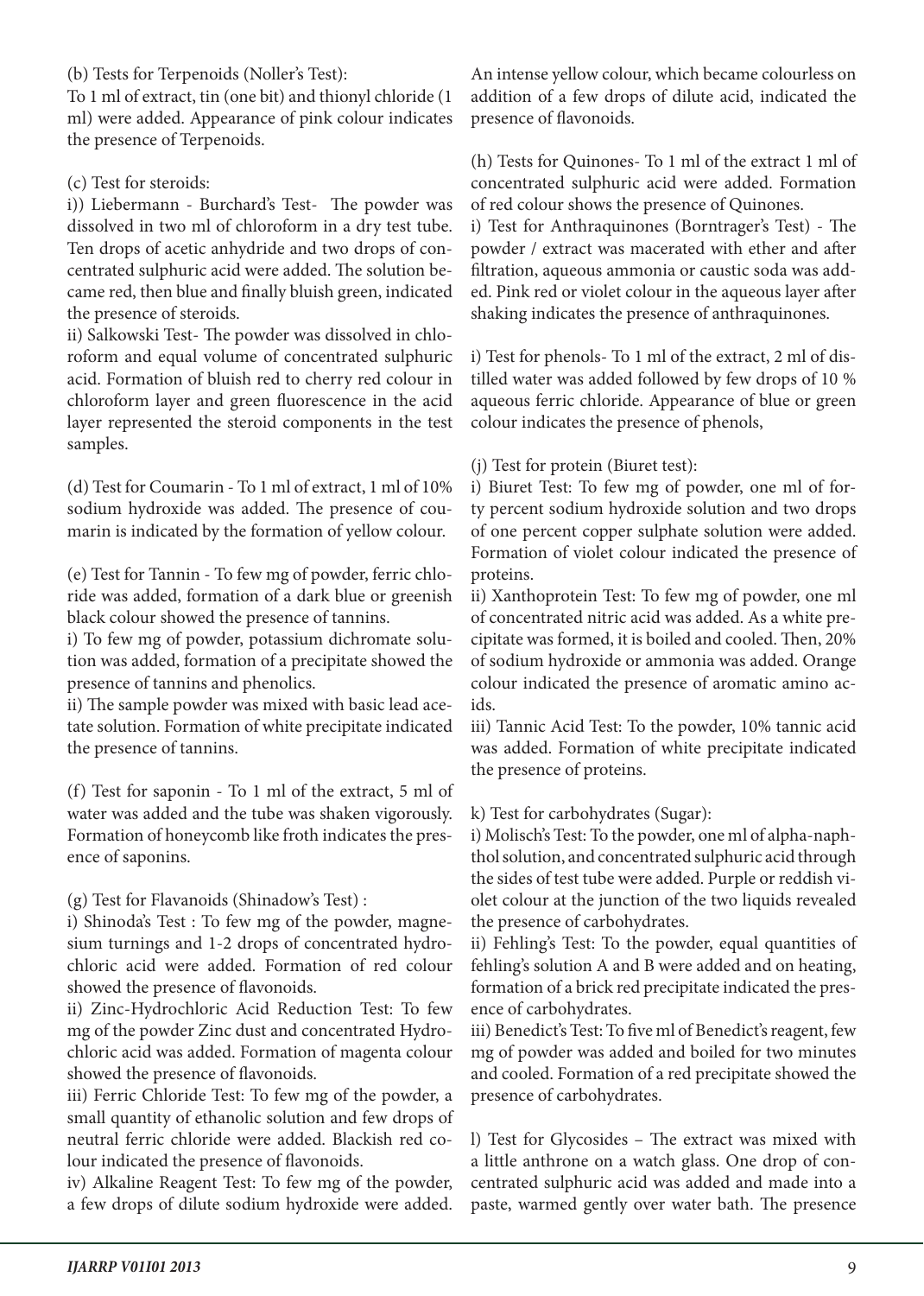of glycosides was identified by dark green coloration.

m) Test for Gum – The extract mixed with water leads to the thickening of the substance, indicates the presence of gum.

n) Test for starch – The extract mixed with 1% iodine potassium Iodide (IKI) solution. Formation of blue colour indicates the presence of starch.

o) Test for fixed oil (Spot test) – A small quantity of powder extract was pressed between the filter papers. Formation of grease spot indicates the presence of fixed oils and fats.

p) Test for catachin – A test solution of drug and Ehrlich's reagent followed by few drops of concentrated hydrochloric acid gives pink colour indicating the presence of catachin.

# q) Volatile Oil

a) Substance is treated with Sudan red III (in alcohol) gives red coloration, indicates the presence of volatile oil.

b) Spot Test : Extract leaves no greasy spot on filter paper – presence of volatile oil.

The results had been tabulated in the table 4.1

#### **PRELIMINARY PHYTOCHEMICAL ANALYSIS Table 4.1**

| Sl. No.          | <b>Particulars</b> | Water          | Alchohol       |  |  |
|------------------|--------------------|----------------|----------------|--|--|
|                  |                    | <b>Extract</b> | <b>Extract</b> |  |  |
| 1.               | Alkaloids          | $^{+}$         | $^{+}$         |  |  |
| 2.               | Terpenoids         |                |                |  |  |
| $\overline{3}$ . | Steroids           |                |                |  |  |
| 4.               | Coumarin           | $^{+}$         |                |  |  |
| 5.               | Tannin             | $^{+}$         | $^{+}$         |  |  |
| 6.               | Saponin            | $^{+}$         |                |  |  |
| 7.               | Flavonaoids        | $^{+}$         |                |  |  |
| 8.               | Quinones           |                |                |  |  |
| 9.               | Phenols            | $^{+}$         | $^{+}$         |  |  |
| 10.              | Protein            |                |                |  |  |
| 11.              | Carbohydrate       | $^{+}$         | $^{+}$         |  |  |
| 12.              | Glycosides         |                |                |  |  |
| 13.              | Gum                |                |                |  |  |
| 14.              | Fixed Oil          |                |                |  |  |

# **Thin layer chromatography :**

When a mixture of compounds is spotted on a TLC plate; the compound which is readily soluble and not readily adsorbed, moves up along with the solvent.

Those which are insoluble or sparingly souluble are more strongly adsorbed, moves up less readily, leading to the separation of the compound.

# **Preparation of TLC plate :**

Eighty grams of silica gel G was weighed and shaken to a homogenous suspension with 85 ml distilled water for 90 seconds. This suspension was poured in TLC applicator, which was adjusted to 0.25 mm thickness. 24 carrier plates were laid together in a row on a template for air drying until the transparency of the layer disappears. The plates were dried in a hot air oven at 1100C for 30 minutes. The plates were then stored in a dry atmosphere and used whenever required.

# **Application of the extract :**

The extract was dissolved in solvent taken in a capillary tube and it was spotted on a TLC plate, 2 cm above its bottom. The starting points were equally sized as far as possible and had a diameter ranging from 2-5 mm.

# **Method :**

The extract was subjected to thin layer chromatography for separation using the solvent system. The TLC plates were made with silica gel G and activated. The spots were spotted by means of a micropipette and dried. It was then developed in the following solvent system – Toluene : Ethyl acetate (7:3).

The different spots developed in the solvent system were identified by using sulphuric acid as the spray reagent. The different spots developed are shown in figure 4.2. The Rf values were correspondingly calculated and shown in the Table 4.3

# **TLC elution pattern of ethanolic extract of Sesbania grandiflora(L.)pers.**

Adsorbant: hand made silica gel Solvent system: Toluine: Ethyl acetate (7:3) Spray reagent: VanillinSulphuric acid

# **Explanation:**

• Ethanol extract (A) separated in to 5 spots indicating the presence of mixture of compounds such as alkaloids, flavanoids, saponoins, reducing sugars etc.

• Rf value of each constituent was found to be

|  | A1 - 0.55   |
|--|-------------|
|  | $A2 - 0.63$ |
|  | A3 - 0.71   |
|  | $A4 - 0.76$ |
|  | $A5 - 0.79$ |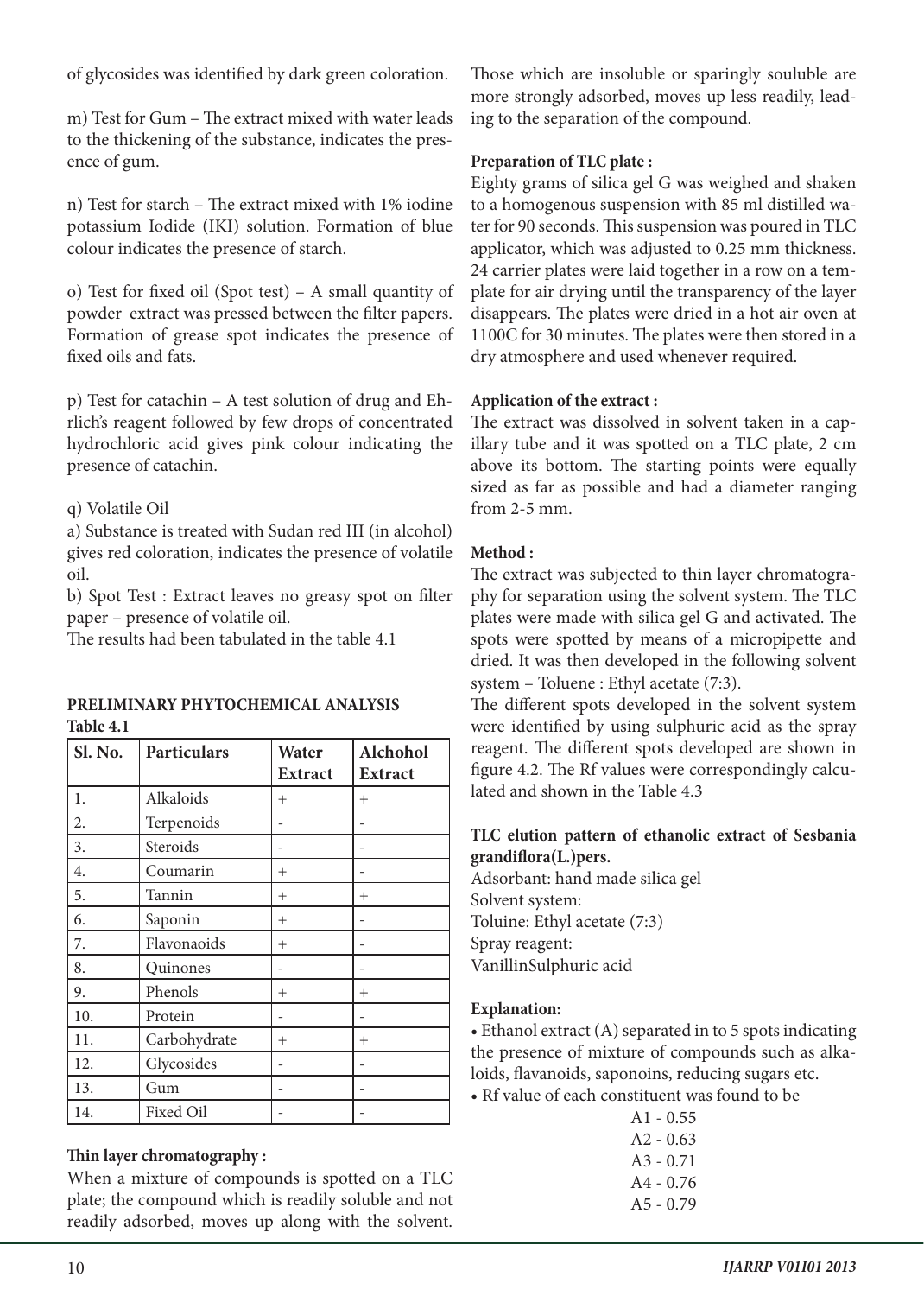



**Fig. 4.2 TLC Profile of Ethanolic Extract of Sesbaria Gradiflora (L) Pers. Using vanillin sulphuric acid as spray reagent.**

#### **Fig. 4.3 TLC Elution Pattern – Various extracts of Sesbaria Gradiflora (L) Pers.**

TLC Elution Pattern Various extract of Sesbaria Gradiflora (L) Pers.

Solvent System : 10% Ethyl acetate in Benzene Spray reagent : 1:1 conc. Sulphuric acid with water Explanation:

• N-Hexane extract (H) separated into 5 distinct spots, showing the presence of falvanoids, reducing sugars, Saponins.

• Ethanol extract (A) Separated into 6 sports indicating the presence of mixture of compounds such as proteins, reducing sugars and alkaloids.

• Ethyl acetate extract (EA) eluted but no such distinct spots were observed.

#### *Rf value of each compound was found to be :*

| H1             | 0.1  | A1             | 0.08 |
|----------------|------|----------------|------|
| H <sub>2</sub> | 0.52 | A2             | 0.55 |
| H <sub>3</sub> | 0.63 | A <sub>3</sub> | 0.66 |
| H <sub>4</sub> | 0.88 | A <sub>4</sub> | 0.72 |
| H <sub>5</sub> | 0.98 | A <sub>5</sub> | 0.77 |
|                |      | A6             | 0.97 |
|                |      |                |      |

# **ANTI BACTERIAL ACTIVITY 5.1 INTRODUCTION**

In the traditional system of medicine, leave of Sesbaria Gradiflora (L) Pers. used in laxative, Tonic, diuretic, dysentery, cough hence we selected microbes that affects the respiratory system to study the Anti bactyerial properties of Sesbaria Gradiflora (L) Pers..

- 1. Bacterial Strains :
- 2. Escherichia coli
- 3. Bacillus substilis
- 4. Staphylo coccus aureus
- 5. Pseudomonas aeruginosa
- 6. Proteus

The Anti Bacterial studies were carried out on Nutrient Agar Media and Blood Agar Media for (Proteus), Authentic Bacterial cultures were obtained from Sri Krishnadevaraya University, Anantapur and JNT University, Anantapur.

# **5.2.1 Anti Bacterial Activity**

Nutrient Agar of Himedia laboratories used as the media for Escherchia coli, Bacillus substilis, Staphylo coccus aureus, Pseudomonas aeruginosa.

Composition of Nutrient Agar Media (formula per litre)

| Yeast extract                            | 5 g             |
|------------------------------------------|-----------------|
| Meat extract                             | 10 <sub>g</sub> |
| Peptone                                  | 5 <sub>g</sub>  |
| Sodium chloride                          | 5 <sub>g</sub>  |
| Agar                                     | 20 g            |
| * Blood agar media was used for Proteus. |                 |

# *Formula for Blood Agar Media :*

# Nutrient Agar 2.8% Blood 10%

# *Requirements :*

- 7. Petriplates (sterile)
- 8. Cotton swabs (sterile)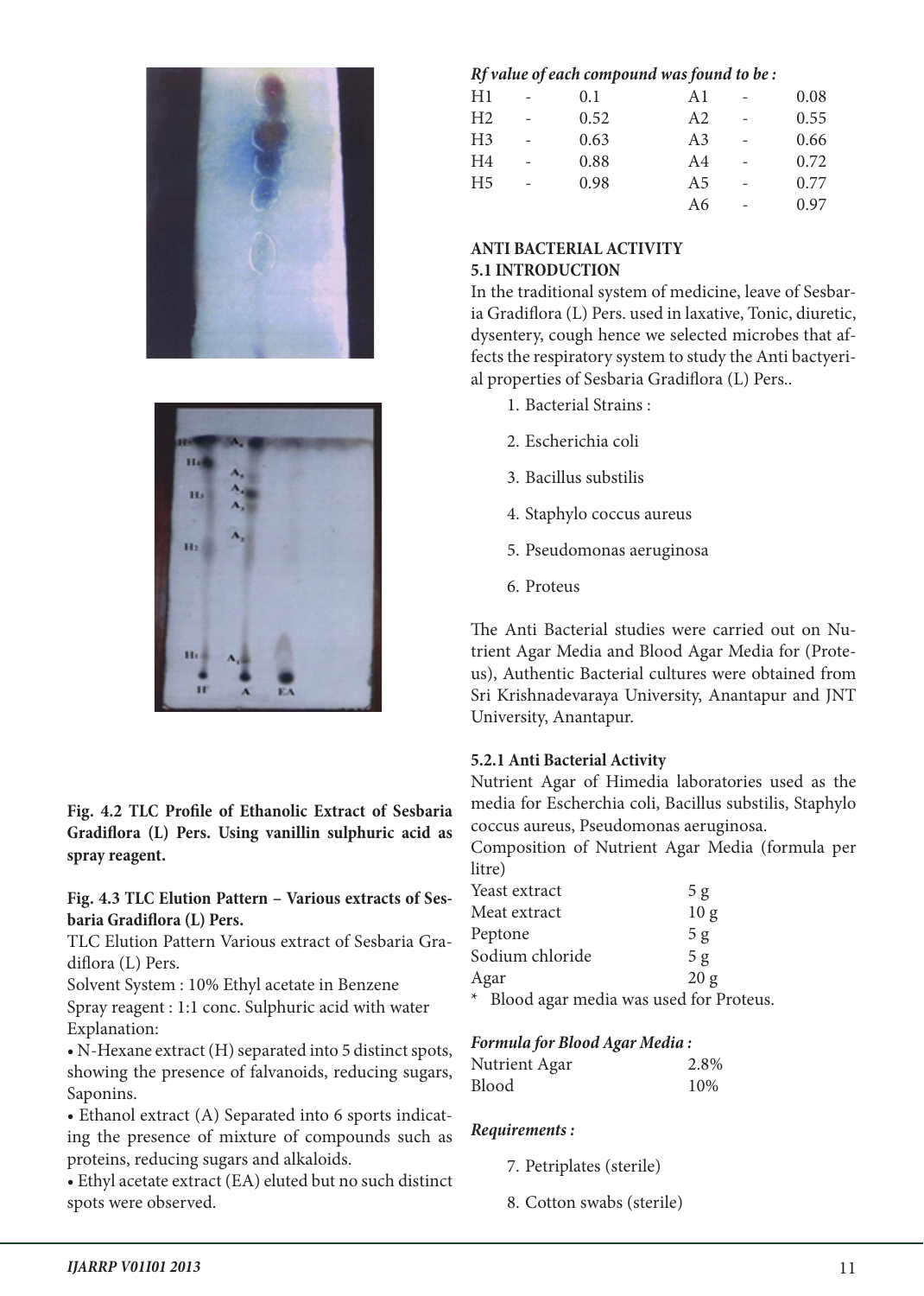- 9. Nutrient Agar media (sterile)
- 10. Blood agar media (sterile)
- 11. Borers 8 mm diameter (sterile)
- 12. Finn pipettes
- 13. Needles (sterile)
- 14. Glass wares pipettes, test tubes, glass rods

etc.

All the glasswares were sterilized in the hot air oven at 1600C for one hour and the media was autoclaved at 15 lb pressure for 20 minutes at 1210C.

#### **Procedure :**

The anti-bacterial studies were carried out aseptically under-in-vitro conditions by "cup plate method".

The authentic bacterial cultures were inoculated in Nutrient broth overnight and used. Strains of Proteus were cultured in blood agar media and used.

The sterile nutrient agar media at 400C-500C was transferred aseptically to sterile Petri plates and allowed to solidify. The bacterial cultures were then inoculated by swabbing technique. Bores of 8mm diameter were made on the Bacteria seeded agar.

The various fractions of the plant extracts are dissolved in DMSO, so as to contain 1000, 2500, 5000 µg/ ml of the drug. 100 microlitre of each drug solution were added to the respective cups along with the standard Ciprofloxacin (5µg/ml) for each organism, along

#### centration by Double Dilution Method20. The observations were tabulated in Table-6. **INV1TRO ANTIOXIDANT STUDIES OF SESBANIA GRANDIFLORA (L.) PERS 6.1 INTRODUCTION**

Chemical compounds and reactions capable of generating potential toxic oxygen species/free radicals are referred to as pro-oxidants. On the other hand, compounds and reactions disposing off these species, scavenging them, suppressing their formation or opposing their action are called as Anti-oxidants. In a normal cell, there is an appropriate pro-oxidant : antioxidant balance. However, this balance can be shifted towards the pro-oxidant when production of oxygen species is increased or when levels of anti-oxidants are diminished. This state is called oxidative stress and can result in serious cell damage if the stress is massive or prolonged. Oxidative stress is implicated in the etiopathogenesis of a variety of human diseases.

| Concen<br>tration $(\mu g)$<br>ml) | Escherichia coli   Bacillus |                          |             |              | <b>Substillis</b>        |                          |                | Staphylococcus<br>aureus |              |   | Pseudomonas<br>aerugenosa |    |                          | Proteus                  |                          |                          |    |                          |    |                |
|------------------------------------|-----------------------------|--------------------------|-------------|--------------|--------------------------|--------------------------|----------------|--------------------------|--------------|---|---------------------------|----|--------------------------|--------------------------|--------------------------|--------------------------|----|--------------------------|----|----------------|
|                                    | H                           | W                        | A           | EA           | H                        | W                        | A              | EA                       | H            | W | $\mathbf A$               | EA | H                        | W                        | A                        | EA                       | H  | W                        | A  | EA             |
| 1000                               | 2                           | 1                        | 2           |              | 2                        | $\overline{2}$           | $\overline{4}$ | 2                        | ۰            |   | $\overline{2}$            | 2  | 3                        |                          | $\overline{4}$           | 4                        | 3  | 3                        | 3  | $\overline{4}$ |
| 2500                               | 3                           | 5                        | 3           | 2            | 3                        | 3                        | 3              | 3                        | 4            | 3 | 3                         | 3  | $\overline{4}$           | 4                        | 4                        | 3                        | 5  | 2                        | 6  | 5              |
| 5000                               | 4                           | 5                        | 4           | 3            | 5                        | 5                        | $\overline{2}$ | 3                        | 3            | 3 | $\overline{4}$            | 4  | 5                        | 4                        | 6                        | 6                        | 8  | 10                       | 8  | 8              |
| Standard<br>(Ciprofloxacin)        | $\mathbf Q$                 | 9                        | $\mathbf Q$ | $\mathbf{Q}$ | 8                        | 8                        | 10             | 10                       | $\mathbf{Q}$ | 9 | 8                         | 8  | $\overline{7}$           | $\overline{ }$           | 8                        | 8                        | 12 | 12                       | 12 | 12             |
| Solvent                            |                             | $\overline{\phantom{a}}$ |             |              | $\overline{\phantom{0}}$ | $\overline{\phantom{a}}$ |                |                          | ۰            |   | $\overline{\phantom{0}}$  |    | $\overline{\phantom{a}}$ | $\overline{\phantom{a}}$ | $\overline{\phantom{a}}$ | $\overline{\phantom{a}}$ |    | $\overline{\phantom{a}}$ |    |                |

*Zone of inhibition in mm*

*N-Hexane extract, W- Water extract, A – Ethylalcohol EA – Ethyal acetate - No inhibition observed, -- Not done*

# with the solvent control DMSO.

The Bacteria seeded agar plates were aseptically transferred to incubator and incubated at 370C for 24 and 48 hour. The diameter of the zone of inhibition was measured after 24 and 48 hours of incubation and compared with standard antibiotic, Ciprofloxacin.

The extract which shown a zone of inhibition above 12mm were considered for minimum inhibitory con-

During the last two decades, there has been a growing interest in studies that concern with the prevention of uncontrolled oxidative process leading; to, various diseases in living system. Several studies have shown the role of oxidative stress in the causation and progression of different diseases including atherosclerosis, carcinogenesis, neurodegenerative diseases, chronic inflammatory diseases, radiation damage, ag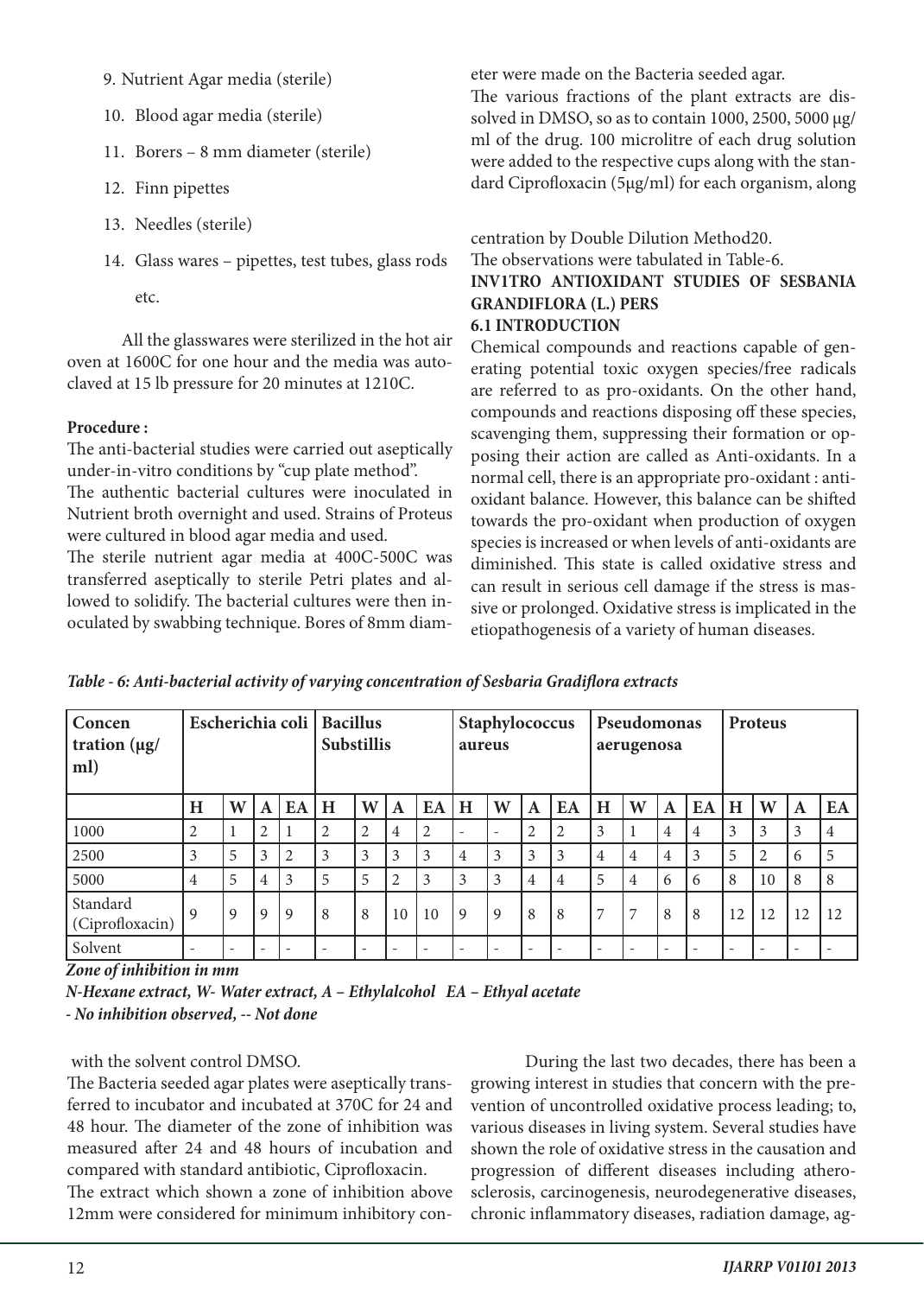ing and various other pathobiological effects.

Free radical is a molecule with an impaired electron. Normally it steals an electron from weakly bonded structure. The molecule, which loses an electron, also becomes a free radical giving rise to a perpetuating chain system. The free radicals are species with very short half life, high reactivity and damaging activity towards macromolecules like proteins, DNA and lipids. These species may be either oxygen derived (Superoxide, hydroxyl, hydroperoxyl, peroxyl, alkoxyl, hydrogen peroxide, and ozone) or nitrogen derived (Nitric oxide, peroxynitrite, nitrogendioxide, and dinitrogen trioxide).

Free radicals often attack DNA, protein molecules, enzymes and cells leading to alteration in genetic material and proliferation (formation of tumor masses). A majority of carcinogenic agents are regarded as powerful generators of free radicals, which initiate chain reaction and damage the cell and its components.

When the normal level of antioxidant defense mechanism is not sufficient to the eradication of free radicals induced injury, administration of antioxidants has a protective role to play. These antioxidants are produced either endogenously or received from the exogenous sources and include enzymes like superoxide dismutase , catalase , glutathion peroxidase and glutathion reductase, minerals like manganese , zinc and copper , vitamins like vitamin A, C and E . Other compounds with antioxidant activity include glutathione, flavonoids, bilirubin and uric acid etc.

Several anti oxidants of plant origin are experimentally proved and used as effective protective agents against oxidative stress. They play an important role in major health problems such as cancer, cardio vascular diseases, cardio vascular diseases, rheumatoid arthritis, cataracts, Alzheimer's disease and degenerative diseases associated with aging.

Hence an attempt has been made to evaluate the antioxidant property by in vitro methods described as following.

# **6.2 Determination Of Percentage Inhibition Of Lipid Peroxidation**

#### *Principle:*

The lipids in the cell membranes are highly susceptible to peroxidative damage and are broken down into number of small units to form Malondialdehyde. This reacts with Thio Barbituric acid (TEA) to form Thiobarbituric acid reacting substances (TEARS) which has a pink colour with absorption maxima at 532 nm.

#### *Reagents Required:*

• 0.15M Potassium chloride (Ranbaxy Fine Chemicals Ltd. New Delhi

• 10% Liver Homogenate

• 25 nm Ferrous Sulphate (Ranbaxy. Fine Chemicals Ltd. New Delhi)

• lOµm Ascorbic acid (Fischer Inorganics & Aromatics Ltd. Madras)

• lOµM Potassium dihydrogen phosphate (Fischer Inorganics & Aromatics Ltd, Madras)

• Extracts (1.5, 3, 7, 15, 30, 62, 125, 250, 500 and 1000 micro gram/ml concentrations) in ethanol, N-hexane and ethyl acetate.

• 15% TriChloro Acetic Acid (TCA) (Merck Ltd., Mumbai)

• 0.375% ThioBarbituric acid (TBA) (Himedia Laboratories Pvt. Ltd., Mumbai).

#### *Procedure:*

Liver homogenate was prepared from the male albino Wister rats. The liver was quickly excised after decapitation and exsanguinations and washed several times with ice cold saline solution (with 0.15M potassium chloride pH 7.4), then homogenized in the same saline solution. A 10% liver homogenate was prepared and the test system contained homogenate with a protein concentration of 500 micro gram/ml. Lipid peroxidation was initiated by the addition of 25 µM ferrous sulphate, lOOµM ascorbate and lOµM potassium dihydrogen phosphate. The homogenates were incubated at 37°C for 1 hour with different concentrations of 1.5, 3,7,15, 30, 62,125, 250, 500 and 1000 µg/ml of Sesbania Grandiflora (L.) Pers. extract. 1ml of 15% TCA and 0.375% s.% Thiobarbituric acid were added. The tubes were placed in boiling water bath for 30 minutes. Then centrifuged and the supernatant is measured at 532nm. The percentage Lipid peroxidation inhibition was calculated from the following formula

#### **6.3 Nitric Oxide Scavenging Activity** *Principle:*

This method is based on the inhibition of nitric oxide radical generated from sodium nitroprusside in buffered saline and measured by Griess reagent. The absorbance of the chromophore is evaluated at 546nm.

#### *Reagents Required:*

- Sodium nitro prusside (lOmM) [S.d.fine-chem Ltd., Boisar]
- Phosphate buffered saline (PBS)
- Griess Reagent: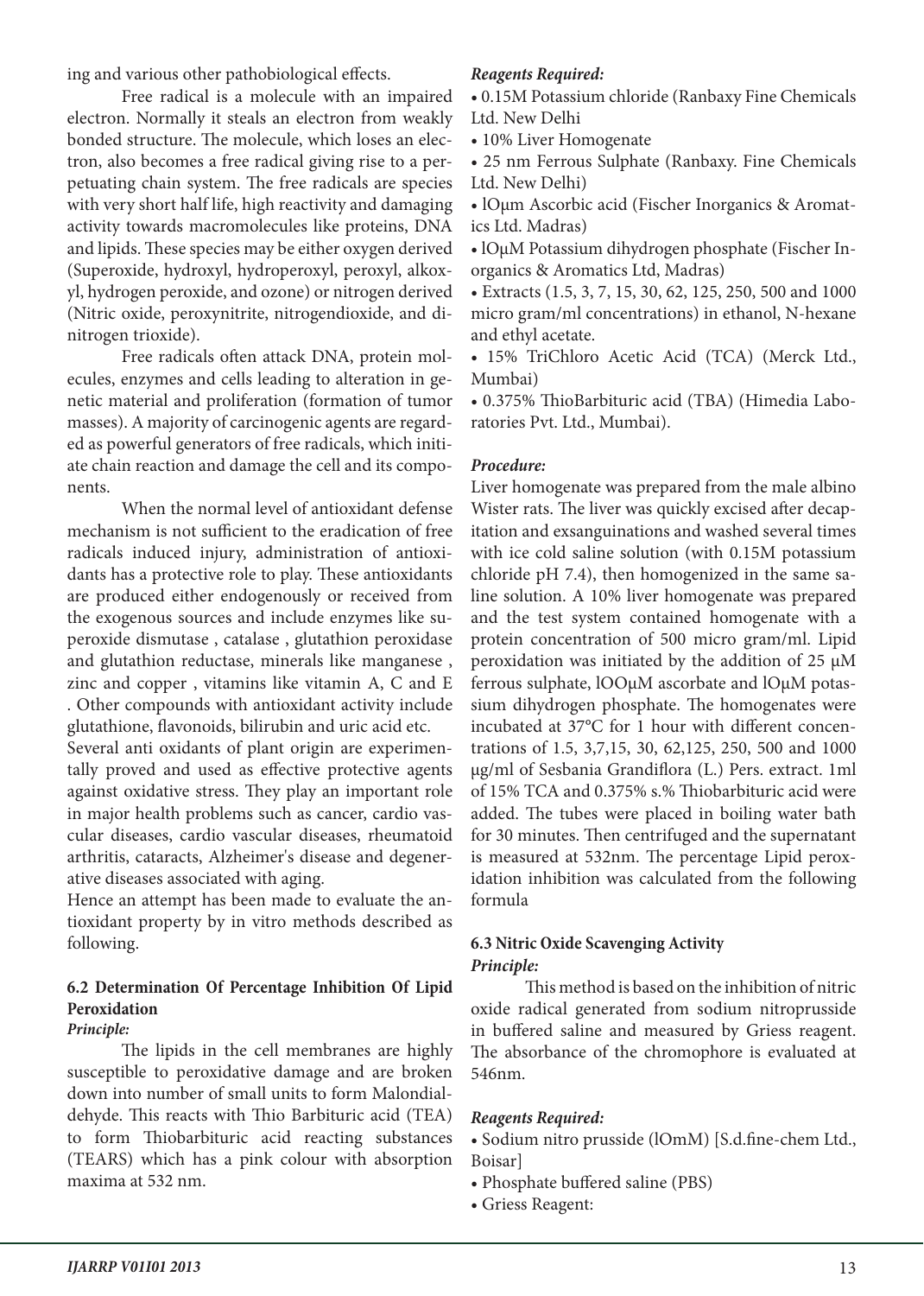- 1% Sulfanilamide (Sigma chemicals, U.S.A)
- 2% O -Phosphoric acid (Sigma Chemicals, U.S.A)

• 0.1% Naphthyl ethylene diamine dihydrochloride (Sigma chemicals, U.S.A)

# *Procedure:*

Aqueous solution of Sodium nitroprusside spontaneously generates nitric oxide (NO) at physiological pH, which interacts with oxygen to produce nitrate ions and which was measured colorimetrically. 3ml (DPPH) by free radical scavenger.

# *Reagents Required:*

• l,l-diphenyl-2-picryl hydrazide (DPPH) (Sigma Chemicals, U.S.A)

• Dimethyl Sulphoxide (DMSO) (Sigma chemicals, U.S.A)

• Ethanol of reaction mixture containing sodium nitroprusside (lOmM) in phosphate buffered saline (PBS) and various concentrations of the extracts of Sesbania Grandiflora (L.) Pers. was incubated at i.-c 37°C for 4 hours. Controls with out test compound were kept in an identical manner. After incubation 0.5ml of Griess reagent (1% Sulfanilamide. 2% O-Phosphoric acid and 0.1% Naphthyl ethylene diamine dihydrochloride) was added. The absorbance of the chromophore formed was read at 546 nm. The percentage inhibition of nitric oxide generation was measured by comparing the absorbance values of control and those of test compounds.

**TABLE 6.1 - INVITRO LIPID PEROXIDE INHIBITORY ASSAY**

| <b>Concentration</b><br>(mcg/ml) | <b>Percentage Inhibition</b> |                |                |  |  |  |  |
|----------------------------------|------------------------------|----------------|----------------|--|--|--|--|
|                                  | <b>Total</b>                 | Ethyl          |                |  |  |  |  |
|                                  | Ethanolic                    | <b>Extract</b> | acetate        |  |  |  |  |
|                                  | Extract                      |                | <b>Extract</b> |  |  |  |  |
| 1.5                              | 39.74                        | 13.24          | 9.93           |  |  |  |  |
| 3                                | 40.49                        | 13.49          | 10.12          |  |  |  |  |
| 7                                | 46.18                        | 14.43          | 11.84          |  |  |  |  |
| 15                               | 46.52                        | 14.53          | 12.24          |  |  |  |  |
| 30                               | 48.69                        | 16.23          | 13.15          |  |  |  |  |
| 62                               | 49.69                        | 16.78          | 13.80          |  |  |  |  |
| 125                              | 49.44                        | 18.31          | 17.65          |  |  |  |  |
| 250                              | 50.11                        | 20.04          | 12.52          |  |  |  |  |
| 500                              | 52.04                        | 21.68          | 13.69          |  |  |  |  |
| 1000                             | 52.46                        | 22.80          | 14.98          |  |  |  |  |
| IC50 (mg/ml)                     | 150.5                        |                |                |  |  |  |  |

# **6.4-DPPH Method of determination of Antioxidant Activity**

# *Principle:*

This is one of the widely used methods for screening of antioxidant activity of plant drugs. DPPH assay method is based on the reduction of absorbance of methanol solution of l,l-dipheny l-2-picryl hydrazide

# *Procedure :*

DPPH scavenging activity was measured by the spectrophotometric method. A stock solution of 25 mg of DPPH (200µM) was prepared in 100 ml of ethanol, 0.05 ml of test compounds dissolved in ethanol were added at different concentrations (1.5, 3, 7, 15, 30, 62, 125, 500 and 1000  $\mu$ g/ml). An equal amount of ethanol was added to the control, the reaction was allowed to be completed in the dark for about 20 minutes. After 20 minutes the decrease in absorbance of test mixtures was read at 517 nm. The percentage inhibition was calculated and expressed as percent scavenging of DPPH radical.

# **6.5 Determination Of Total Antioxidant Activity**  *Principle:*

It is a spectroscopic method for the quantitative determination of antioxidant capacity through the formation of Phospho-molybdenum complex. The assay is based on the reduction of Molybdenum (Mo) (VI) to Mo (V) by the sample analyte and subsequent formation of a green phosphate Mo (V) complex at acidic pH. This method is routinely applied to evaluate the total antioxidant capacity of plant extracts.

# *Reagents Required:*

- Vitamin K (Merck limited, Mumbai)
- Sulphuric acid (0.6M)
- Sodium phosphate (28mM)
- Ammonium molybdate (4mM) [E.merck (India) Ltd, Mumbai]

# *Procedure:*

The total antioxidant activity was evaluated by Prieto et al 999 method. An aliquot of 0.1 ml of sample solution/Vitamin E equivalent to 500micro gram was combined with 1ml of the reagent solution (0.6M sulphuric acid, 28mM Sodium phosphate and 4mM-ammonium molybdate). In case of blank, 0.1 ml of methanol was used in place of sample. The tubes were capped and incubated in a boiling water bath at 95°C for 90 minutes. After the samples had cooled to room temperature, the absorbance of the aqueous solution of each was measured at 695 nm against blank in PerkinEImer UV-Visible spectrophotometer (Milton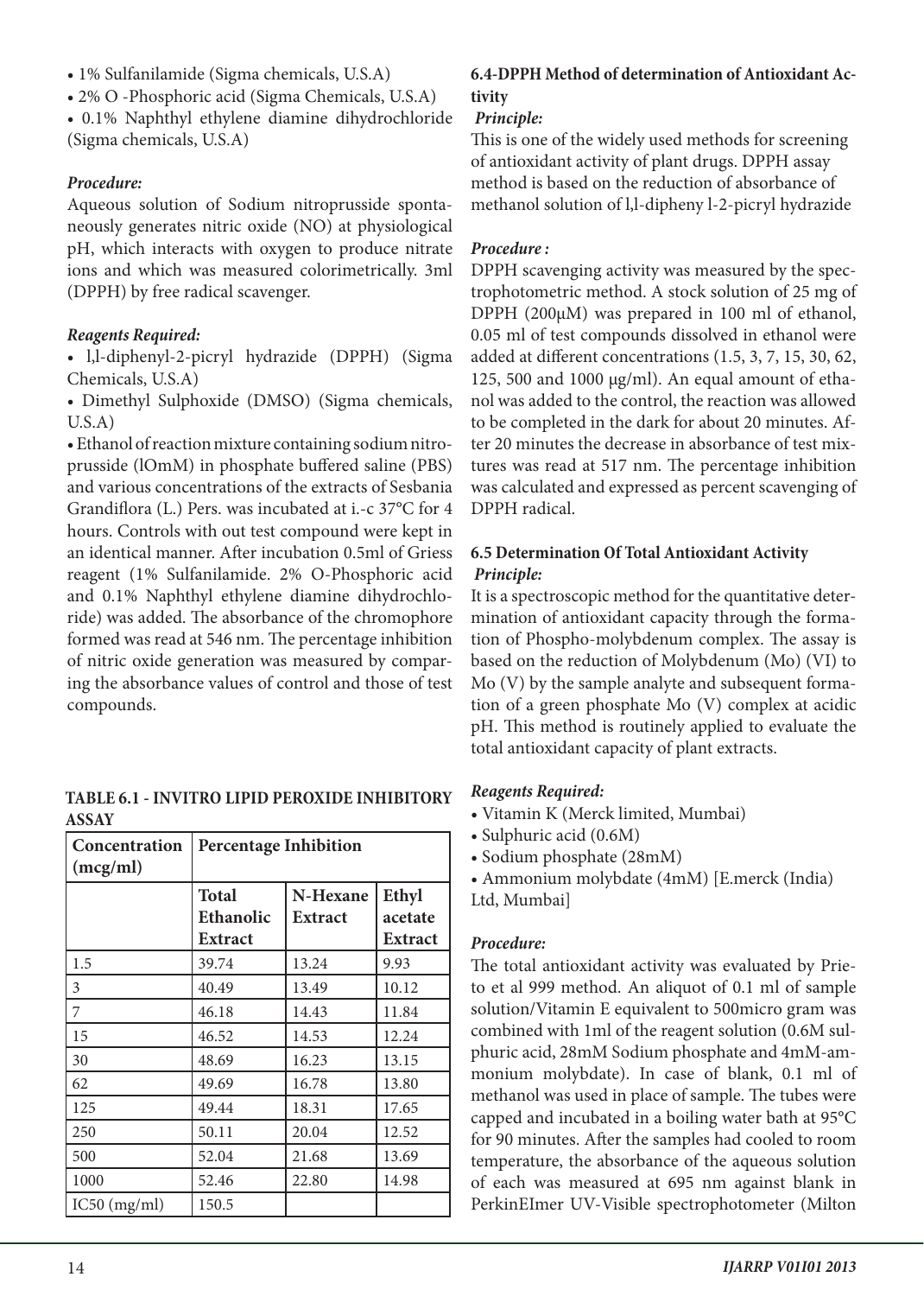Roy, NY, USA). The antioxidant activity was expressed as equivalents of Vitamin E (mg/g).nol was added to the control, the reaction was allowed to be completed in the dark for about 20 minutes. After 20 minutes the decrease in absorbance of test mixtures was read at 517 nm. The percentage inhibition was calculated and expressed as percent scavenging of DPPH radical.

### **6.5 Determination Of Total Antioxidant Activity**  *Principle:*

It is a spectroscopic method for the quantitative determination of antioxidant capacity through the formation of Phospho-molybdenum complex. The assay is based on the reduction of Molybdenum (Mo) (VI) to Mo (V) by the sample analyte and subsequent formation of a green phosphate Mo (V) complex at acidic pH. This method is routinely applied to evaluate the total antioxidant capacity of plant extracts.

#### *Reagents Required:*

• Vitamin K (Merck limited, Mumbai)

#### *Table 6.2 - INVITRO NITRIC OXIDE SCAVENGING ACTIVITY*

- Sulphuric acid (0.6M)
- Sodium phosphate (28mM)
- Ammonium molybdate (4mM) [E.merck (India)
- Ltd, Mumbai]

#### *Procedure:*

The total antioxidant activity was evaluated by Prieto et al 999 method. An aliquot of 0.1 ml of sample solution/Vitamin E equivalent to 500micro gram was combined with 1ml of the reagent solution (0.6M sulphuric acid, 28mM Sodium phosphate and 4mM-ammonium molybdate). In case of blank, 0.1 ml of methanol was used in place of sample. The tubes were capped and incubated in a boiling water bath at 95°C for 90 minutes. After the samples had cooled to room temperature, the absorbance of the aqueous solution of each was measured at 695 nm against blank in PerkinEImer UV-Visible spectrophotometer (Milton Roy, NY, USA). The antioxidant activity was expressed as equivalents of Vitamin E (mg/g).

| Concentration (mcg/ml) | <b>Percentage Inhibition</b>   |                  |                              |  |  |  |  |
|------------------------|--------------------------------|------------------|------------------------------|--|--|--|--|
|                        | <b>Total Ethanolic Extract</b> | N-Hexane Extract | <b>Ethyl acetate Extract</b> |  |  |  |  |
| 1.5                    | 0.25                           | $- -$            | 0.13                         |  |  |  |  |
| 3                      | 11.09                          | 3.69             | 0.76                         |  |  |  |  |
|                        | 13.59                          | 4.68             | 3.66                         |  |  |  |  |
| 15                     | 13.55                          | 4.83             | 4.22                         |  |  |  |  |
| 30                     | 20.06                          | 7.71             | 5.49                         |  |  |  |  |
| 62                     | 32.84                          | 12.63            | 6.65                         |  |  |  |  |
| 125                    | 62.57                          | 25.02            | 16.91                        |  |  |  |  |
| 250                    | 74.56                          | 29.82            | 23.30                        |  |  |  |  |
| 500                    | 65.39                          | 30.24            | 21.79                        |  |  |  |  |
| 1000                   | 44.38                          | 35.63            | 16.87                        |  |  |  |  |
| $IC_{50}$ (MG/ML)      | 177.30                         |                  |                              |  |  |  |  |

# *Table 6.3 - DPPH RADIAL SCAVENGING ASSAY*

| CONCENTRATION (MCG/ML) | PERCENTAGE INHIBITION          |                  |                              |
|------------------------|--------------------------------|------------------|------------------------------|
|                        | <b>Total Ethanolic Extract</b> | N-Hexane Extract | <b>Ethyl acetate Extract</b> |
| 1.5                    | 0.32                           | 0.13             |                              |
| 3                      | 0.66                           | 0.382            | $- -$                        |
| 7                      | 8.36                           | 2.32             | $- -$                        |
| 15                     | 11.24                          | 3.56             | $- -$                        |
| 30                     | 24.77                          | 9.28             |                              |
| 62                     | 47.58                          | 15.59            |                              |
| 125                    | 78.27                          | 27.95            | $- -$                        |
| 250                    | 80.79                          | 35.12            | $- -$                        |
| 500                    | 80.26                          | 39.35            | $- -$                        |
| 1000                   | 81.94                          | 43.56            | $- -$                        |
| IC50 (mg/ml)           | 68.69                          | $- -$            |                              |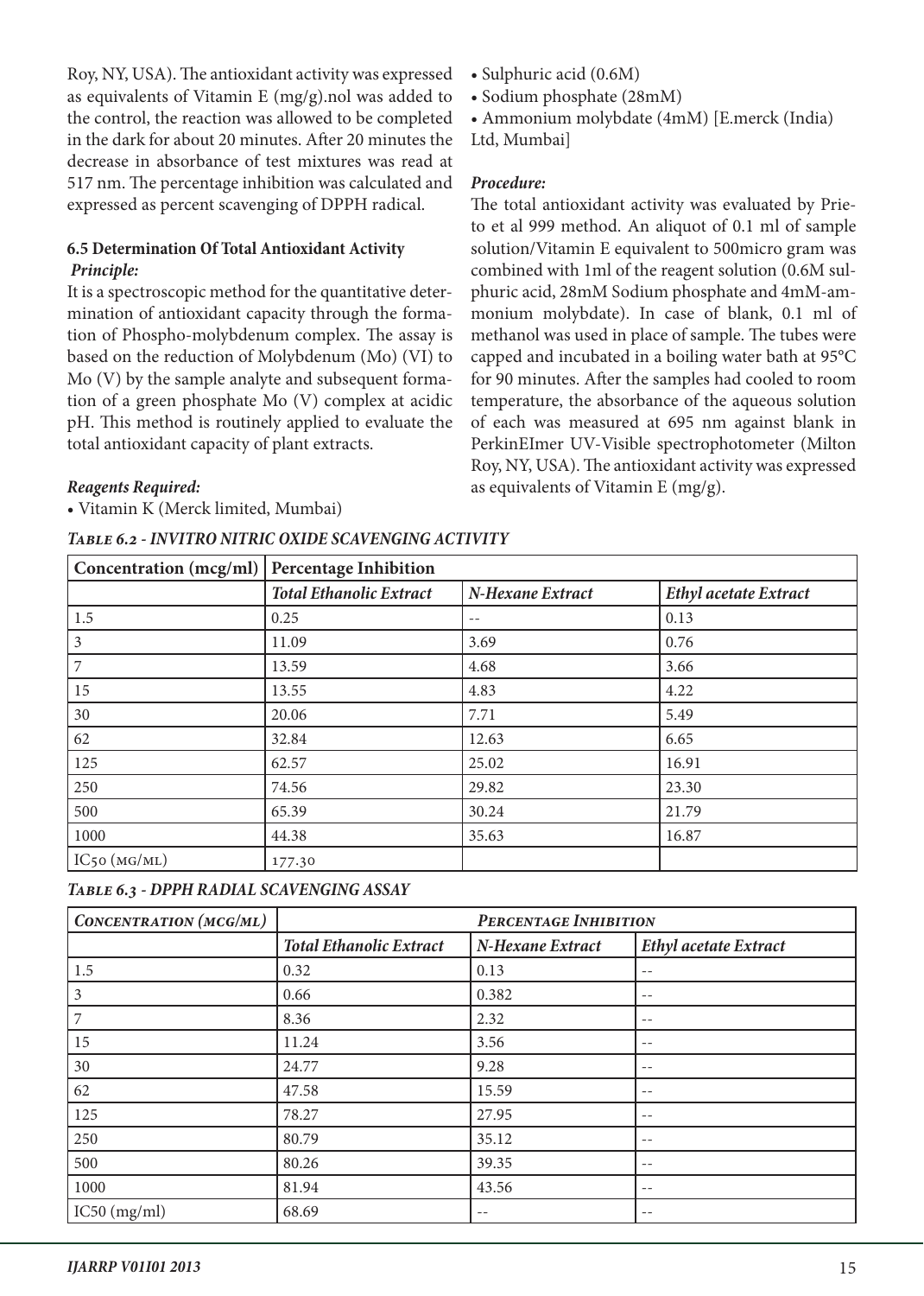# *TOTAL ANTIOXIDANT ASSAY - TABLE 6.4*

| Concentration (mcg/ml) | Percentage Inhibition             |                  |                       |
|------------------------|-----------------------------------|------------------|-----------------------|
|                        | <b>Total Ethanolic</b><br>Extract | N-Hexane Extract | Ethyl acetate Extract |
| 5000                   | 2.240                             | $ -$             | $ -$                  |
| 1000                   | 2.632                             | --               | $ -$                  |

### *Invitro Nitric oxide Scavenging Activity*

# INVITRO NITRIC OXIDE SCAVENGING ACTIVITY



#### *DPPH Radical Scavenging Assay*



#### DPPH RADICAL SCAVENGING ASSAY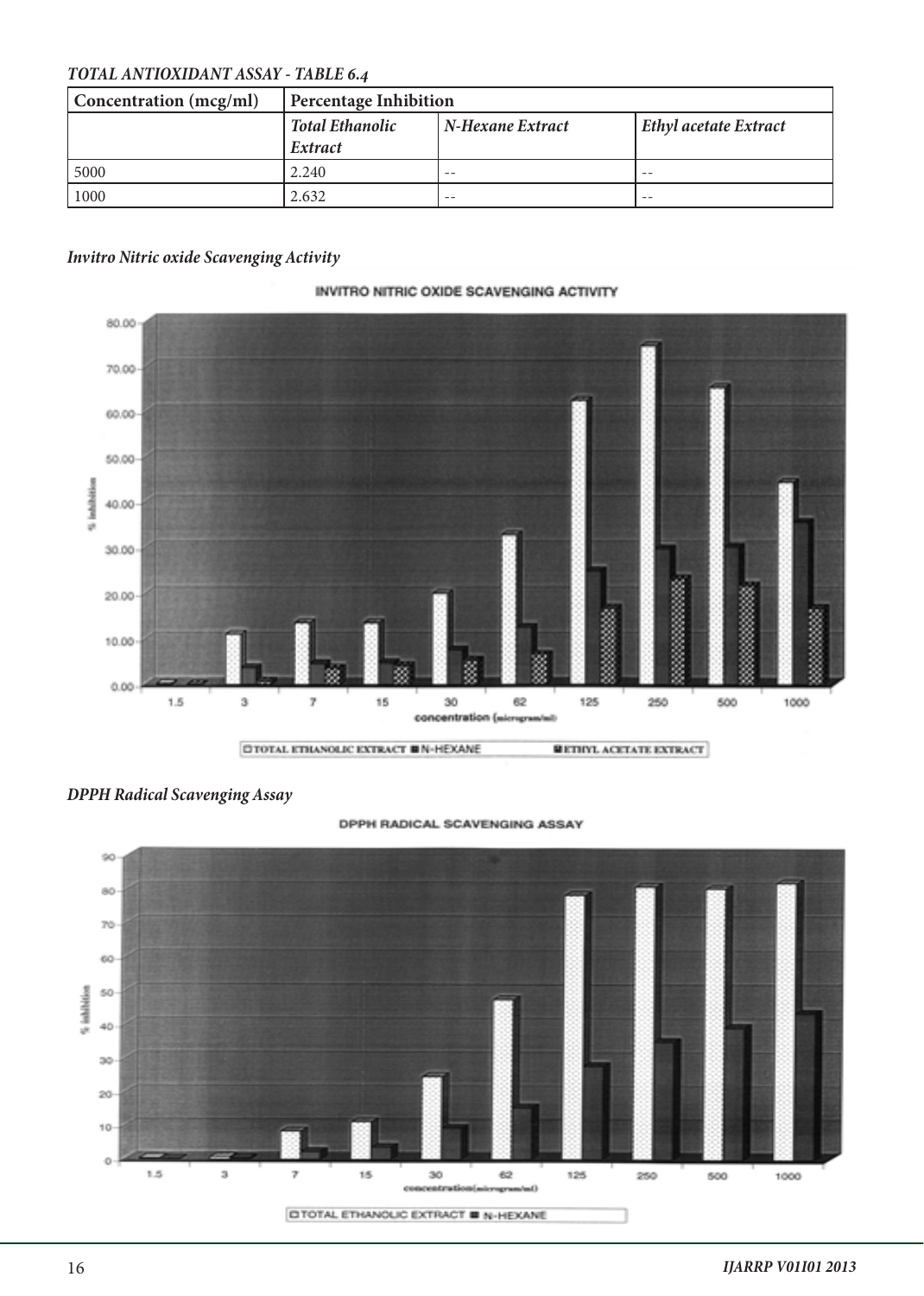#### **Results**

#### *Results of the Plant Material – Leaf Powder*

| Colour     | Pale green              |
|------------|-------------------------|
| Appearance | Coarse powder           |
| : Odour    | No Characteristic Smell |
| Faste      | No Characteristic Taste |

#### *Powder Analysis :*

| <b>Treatment</b>                                                  | Observation     |
|-------------------------------------------------------------------|-----------------|
| Powder triturated with water                                      | Non Sticky      |
| Powder shaken with water                                          | Foam like froth |
| Powder treated with 5% aque-   Pale Yellow<br>ous NaOH            |                 |
| Powder treated with 60% Aqu-<br>ous sulphuric acid                | Brown colour    |
| Powder pressed between filter   No Oil stain<br>paper For 24 hrs. |                 |

### *PHYSICO – CHEMICAL CHARACTERISTICS OF SESBANIA GRANDIFLORA (L.) PERS Table 3.5.1*

| S. No. | Parameter               | Lead Value (Percent-<br>age $w/w$ ) |  |
|--------|-------------------------|-------------------------------------|--|
| 1.     | <b>Total Ash</b>        | 18.631%                             |  |
| 2.     | Acid Insoluble Ash      | 9.28%                               |  |
| 3.     | Water Soluble Ash       | 11.296%                             |  |
| 4.     | Sulphated Ash           | 7.36%                               |  |
| 5.     | Loss on Drying          | 9.23%                               |  |
| 6.     | <b>SOLUBILITY</b>       |                                     |  |
|        | a) Ethanol              | 6.728%                              |  |
|        | b) Water                | 4.761%                              |  |
| 7.     | <b>Extractive Value</b> |                                     |  |
|        | a) N-hexane             | 6.8 gms.                            |  |
|        | b) Water                | 7.2 gms.                            |  |
|        | c) Ethanol              | 5.9 gms.                            |  |
|        | d) Ethyl Acetate        | 6.3 gms.                            |  |

# **FLUORESCENCE ANALYSIS OF SESBANIA GRANDI-FLORA (L.) PERS Table 3.5.2**

| S. No.           | <b>Treatment</b>                       | Day<br>Light         | <b>UV Light</b><br>$(254 \text{ NM})$ | <b>UV</b><br>Light<br>(365)<br>NM)  |
|------------------|----------------------------------------|----------------------|---------------------------------------|-------------------------------------|
| 1.               | Drug<br>Powder                         | Pale<br>Green        | Green                                 | <b>Brown</b>                        |
| $\overline{2}$ . | Powder +<br>1N NaOH<br>(aq)            | Pale<br>Yellow       | Pale Green                            | N <sub>o</sub><br>visible<br>Colour |
| 3.               | Powder +<br>1N NaOH<br>(al)            | Pale<br>Yellow       | Pale Green                            | No<br>visible<br>Colour             |
| 4.               | Powder +<br>1N Hcl                     | Pale<br>Green        | Pale Green                            | No<br>visible<br>Colour             |
| 5.               | Powder +<br>50% H2SO4                  | <b>Brown</b>         | Pale Green                            | Pale<br>Green                       |
| 6.               | Powder +<br>50% HNO3                   | Orange               | Pale Yellow                           | Pale<br>Green                       |
| 7.               | Powder +<br>Picric acid                | Yellow               | Pale green                            | Pale<br>Green                       |
| 8.               | Powder +<br>Acetic Acid                | Pale<br>Green        | Pale Green                            | No<br>visible<br>colour             |
| 9.               | Powder +<br>Fed3                       | Pale<br><b>Brown</b> | Pale Yellow                           | Pale<br>Yellow                      |
| 10.              | Power +<br>$HNO3 +$<br>NH <sub>3</sub> | Orange<br>PPT        | Pale Yellow                           | Pale<br>Green                       |

#### *PRELIMINARY PHYTOCHEMICAL ANALYSIS Table 4.1*

| Sl. | <b>Particulars</b> | Water          | <b>Alchohol</b> |
|-----|--------------------|----------------|-----------------|
| No. |                    | <b>Extract</b> | <b>Extract</b>  |
| 1.  | Alkaloids          | $^{+}$         | $^{+}$          |
| 2.  | Terpenoids         |                |                 |
| 3.  | Steroids           |                |                 |
| 4.  | Coumarin           | $^{+}$         |                 |
| 5.  | Tannin             | $^{+}$         | $^{+}$          |
| 6.  | Saponin            | $^{+}$         |                 |
| 7.  | Flavonaoids        | $+$            |                 |
| 8.  | Quinones           |                |                 |
| 9.  | Phenols            | $^{+}$         | $^{+}$          |
| 10. | Protein            |                |                 |
| 11. | Carbohydrate       | $^{+}$         | $^{+}$          |
| 12. | Glycosides         |                |                 |
| 13. | Gum                |                |                 |
| 14. | Fixed Oil          |                |                 |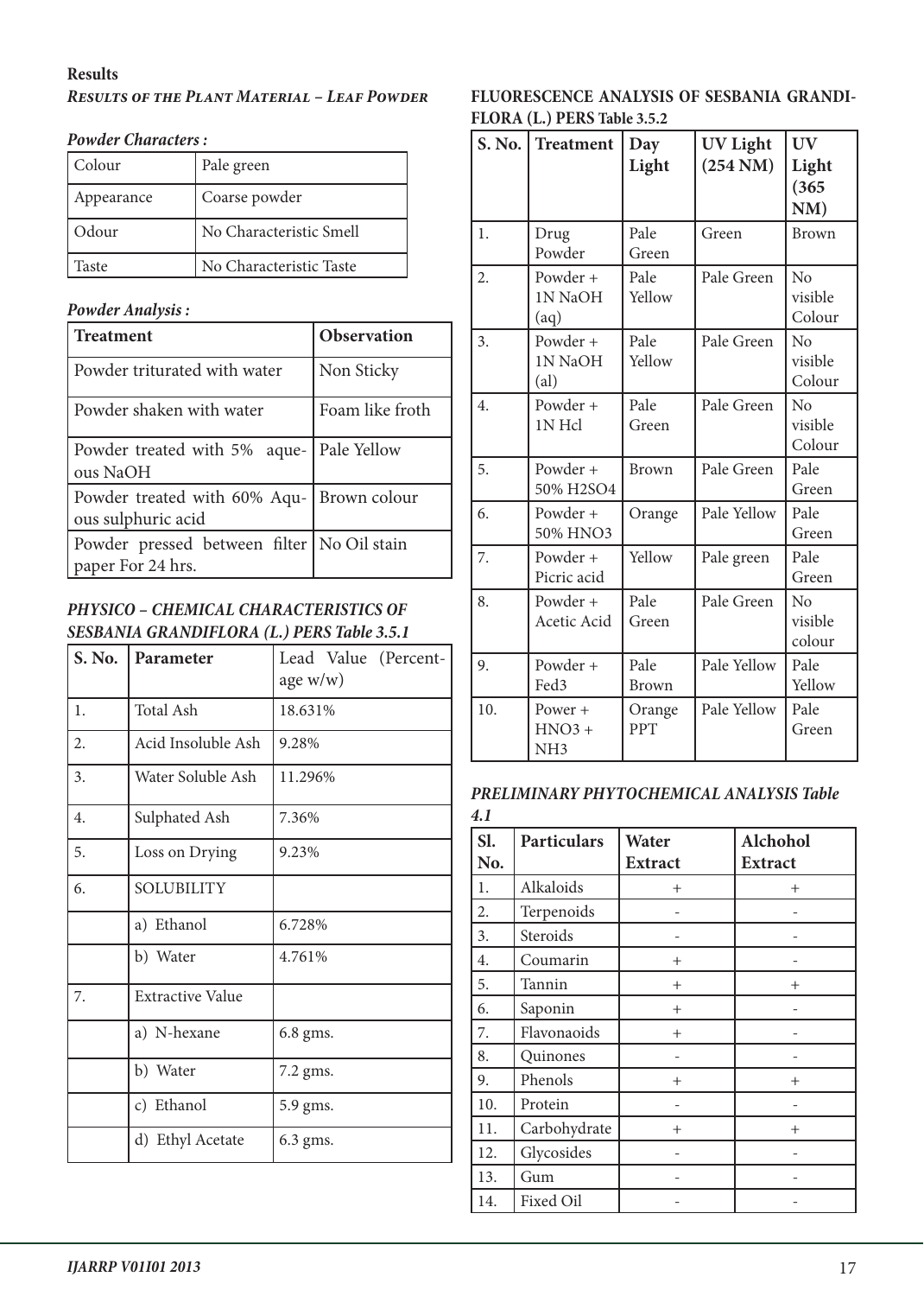#### **4.3 Results And Discussion**

The extracts were prepared by using previously distilled water, ethanol, Ethyl acetate, N-Hexane by hot maceration method using soxlet apparatus. The qualitative organic analysis has revealed that the water extract consists of phenols, Alkaloids, Coumarin, Tannin, Flavonoids, Carbohydrate and ethanolic extract consists of Flavanoids, Tannins, Saponin, Glycosides, Proteins, Reducing sugar, etc. These less quantity with Ethylacetate conformed with the TCL further trails is required.

#### **5.3 Results & Discussions**

The water fraction shows pronounced activity against Proteus moderate activity against E.Colli, Bacillus, slight activity against Pseudomonas aerugenosa and Staphylococcus aureus.

The Alcohol extract shows pronounced activity against Proteus, Moderate activity against Pseudomonas aerugenosa , Staphylococcus aureus. Slight activity against E.Colli, Bacillus substillis.

N-Hexane extract shows pronounced activity against Proteus moderate activity against Pseudomonas aerugenosa, Bacillus substillis.

Slight activity against Staphylococcus, E.Colli.

Ethylacetate extract shows moderate activity against Pseudomonas aerugenosa, Proteus, slight activity against Staphylococcus aureus, E.Colli and Bacillus.

• The total ethanolic extract showed good antioxidant activity in all in vitro free radical scavenging models when compared to N-Hexane and ethyl acetate extracts of Sesbania Grandiflora (L.) Pers. leaves.

• In lipid peroxide inhibitory assay, the total ethanolic extract of of Sesbania Grandiflora (L.) Pers. showed only 39.74% inhibition at 1.5 meg/ml concentration; whereas a increase in inhibition of lipid peroxidation was observed at higher concentration (52.46% inhibition at 1000 meg/ml). Similarly the response in percentage inhibition was observed in N-Hexane fraction, ethyl acetate fraction. But the effect was found to be lesser in the N-Hexane and the ethyl acetate extract than the ethanolic extract. The effect is represented as Total ethanolic extract> N-Hexane extract> Ethyl acetate extract. The 1C 50 value for the total ethanolic extract was found to be 150.5 meg/ml. The percentage inhibition of all the extracts was found to show dose dependent increase in invitro lipid peroxide inhibitory assay.

• In invitro nitric oxide scavenging assay, the percentage inhibition was 74.56%, 35.63% and 23.3% in total ethanolic extract, N-Hexane extract and ethyl acetate extract at 250mcg/ml, lOOOmcg/ml and 250mcg/ml respectively. The total ethanolic extract and ethyl acetate showed a biphasic response where as the N-Hexane extract showed a dose dependent increase. The 1C 50 value for the total ethanolic extract was found to be 177.3 meg/ml.

• In DPPH radical scavenging assay, the total ethanolic extract showed 81.94% inhibition at 1000 mcg/ml and the N-Hexane extract showed 43.56% inhibition at 1000 mcg/ml. Both the extracts showed a dose dependent increase in activity. The IC 50 value for the total ethanolic extract was found to be 68.69 mcg/ml. • A does dependent increase in total antioxidant property was shown by total ethanolic extract of Sesbania Grandiflora (L.) Pers. The values were expressed as grams equivalent to 1 gram of vitamin  $E(mg/g)$ 

#### **6.7 DISCUSSION**

Free radicals are chemical entities that can exist separately with one or more unpaired electrons. The propagation of free radicals can bring about thousands of reactions ant thus may cause extensive tissue damage. Lipids, proteins and DNA are all susceptible to attack by free radicals. Anti oxidants may offer resistance against oxidative stress by scavenging the free radicals, inhibiting lipid peroxidation etc.

Free radicals induce lipid peroxidation in polyunsaturated lipid rich areas like brain and liver. In this study, invitro lipid peroxidation was induced to rat liver by using ferrous sulphate and ascorbic acid. Lipid peroxidation occurs either through ferryl-preferryl complex or through OH' radical by Fenton's reaction. Whatever may be the process of lipid peroxidation, leaf extracts of Sesbania Grandiflora (L.) Pers. (LESG) (total ethanolic extract, N-Hexane extract and ethyl acetate extract) shows dose dependent prevention towards generation of lipid peroxides.

Nitric oxide (NO) is an important chemical mediator generated by endothelial cells, macrophages, neurons, etc and involved in the regulation of various physiological processes. Excess concentration of NO is associated with nitric oxide and thus inhibits the generation of the anions.

DPPH is a relatively stable free radical and the assay determines the ability of LESG to reduce DPPH radical to the corresponding hydrazine by converting the unpaired electrons to the paired ones. Antioxidants can act by converting the unpaired electrons to paired ones. The dose dependent inhibition of DPPH indicates that LESG causes reduction of DPPH radical.

A substance may act as an antioxidant due to its ability to reduce ROS by donating hydrogen atom. The reducing property of LESG implies that it is capable of donating hydrogen atom in a dose dependent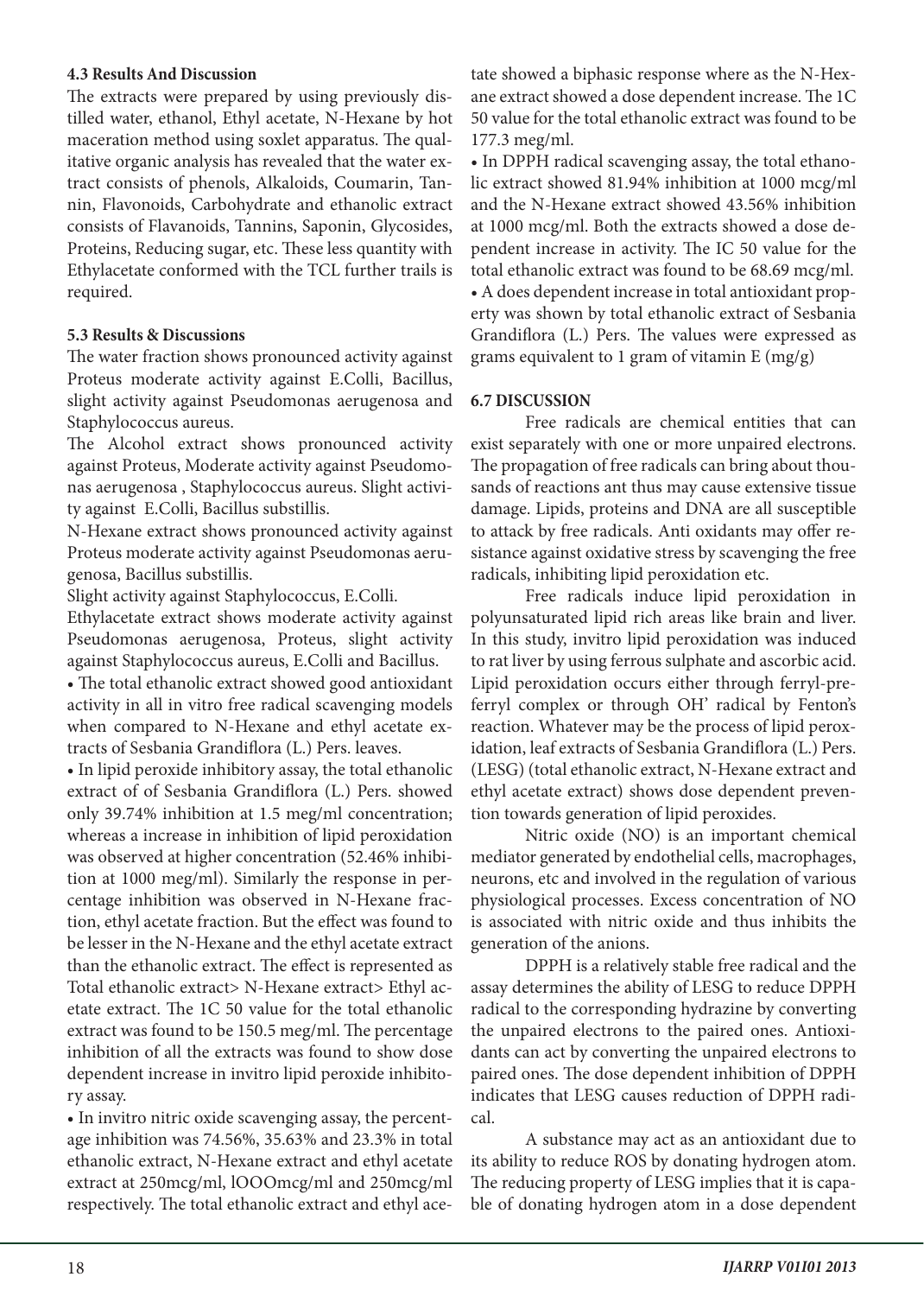manner. The high content of phenolic compounds are known to have direct anti oxidant property due to the presence of hydroxyl groups, which can function as hydrogen donor.

Preliminary phytochemical analysis indicates tannins and flavonoids in LESG. Polyphenols, particularly flavonoids and tannins are well known natural antioxidants. Thus, the antioxidant potential of leaf extracts of Sesbania Grandiflora (L.) Pers. may be due to the presence of polyphenolic compounds, which needs further analysis.

Units of Measurement: Measurements of length, height, weight, and volume should be reported in metric units (metre, kilogram, or litre) or their decimal multiples. Temperatures should be given in degrees Celsius. Blood pressures should be given in millimetres of mercury. All haematological and clinical chemistry measurements should be reported in the metric system in terms of the International System of Units (SI). The symbol L for litre is recommended in order to avoid the risk of confusion between the letter l and the number 1.

#### **Discussion on Results**

This should explore the significance of the results of the work, not repeat them. A combined Results and Discussion section is often appropriate. Avoid extensive citations and discussion of published literature.

# **Conclusions**

The plant Sesbania Grandiflora (L.) Pers. Belongs to the family Fabaceae. The leaves are used in laxative, febrifuge, emetic, emmenagogue, tonic, catarrh, dysentery, eyes, headaches, smallpox, sores, sorethroat, poulticed onto bruises, Rheumatic swellings (23,24). Anatomical and physiochemical studies on the leaf has been carried out which is described in chapter 3.3 & 3.4. Preliminary phytochemical analysis revealed the presence of phenols, flavonoids, triterpenoids, Alkaloids, Coumarin, Saponin, Carbohydrate, Kaempherol, Quercetin, rhamnetin, tannins, gums and glycosides in both water and alcohol extracts wand saponins in alcohol extract.

Invitro Antioxidant and free radial scavenging activity studies on leaf extract of Sesbania Grandiflora (L.) Pers.revealed the presence of antioxidant activity. The total alcoholic extract had good antioxidant property when compared to N-Hexane and ethyl acetate extracts. The antioxidant activity is due to the presence of phenols, and flavonoids in the leaf extract, which are known to have antioxidant property.

The results obtained suggested that the use of •

this leaf extract widely in the treatment of many diseases may be due to ins antioxidant and free radical scavenging ability. Thus a varied therapeutic activity of the plant (leaf) extract may be in part due to its antioxidant activity.

# **Legend for Figures**

Fig. 1 Pinnately compound leaves seen in adaxial and abaxial views (right).

Fig. 2 Microscopic features of the leaflet

1) TS of leaflet through midrib and lamina.

2) TS of midrib – enlarged.

(Ads – Adaxial side; BSE – Bundle sheath extension; Ep-Epidermis; GT – Ground tissue; La Lamina; MR Midrib ; Ph – Phloem ; X – Xylem)

Fig. 3. Paradermal sectional view of the epidermis of the leaflet.

1) Stomata and epidermal cells in surface view.

2) Same as above enlarged.

(AW – Anticlinical walls; EC – Epidermal Cells ; SC – Subsidiary Cells; St – Stomata)

Fig. 4. Lamina–Cleared to show theVenation pattern in surface view.

- 1) Venation pattern under low magnifica tion.
- 2) Vein islets and vein terminations en larged.
- (IMV Intramarginal Veins ; LV Lateral

veins ; MV - Marginal vein ; MR \_ Midrib ;

VI – Vein islet ; VT – Vein termination.)

Fig. 5 Anatomy of the Petiolule and petiole

1) TS of petiolule, showing gross sectional outline.

2) TS of petiole, showing outline and vascu lar pattern.

(ADB – Adaxial side; Adw – Adaxial wing; Ep – Epiderms ; GT-Ground tissue ; LB – Lateral bundle ; MB – Median bundle ; Ph Phloem; WB-Wing bundle ; X-Xylem).

Fig.6.TS of petiole showing structural details of the vascular cylinder.

1) Upper portion 2) Lower por tion

(ADB – Adaxial bundle ; AdG – Adaxial Groove ; Ep – epidermis ; GT – Ground tissue ; MB – Median bundle ; Ph – Phloem ; Se – Scleren Chyma  $Cap$ ; W-Wing ;  $X$  – Xylem).

Fig. 7 Powder Mycroscopy

Fragments of epidermis as seen in the powder

- 1) Stomata and epidermal cells.
- 2) Stomatal distribution in the leaf powder. • (EC – Epidermal cells ; St – Stomata)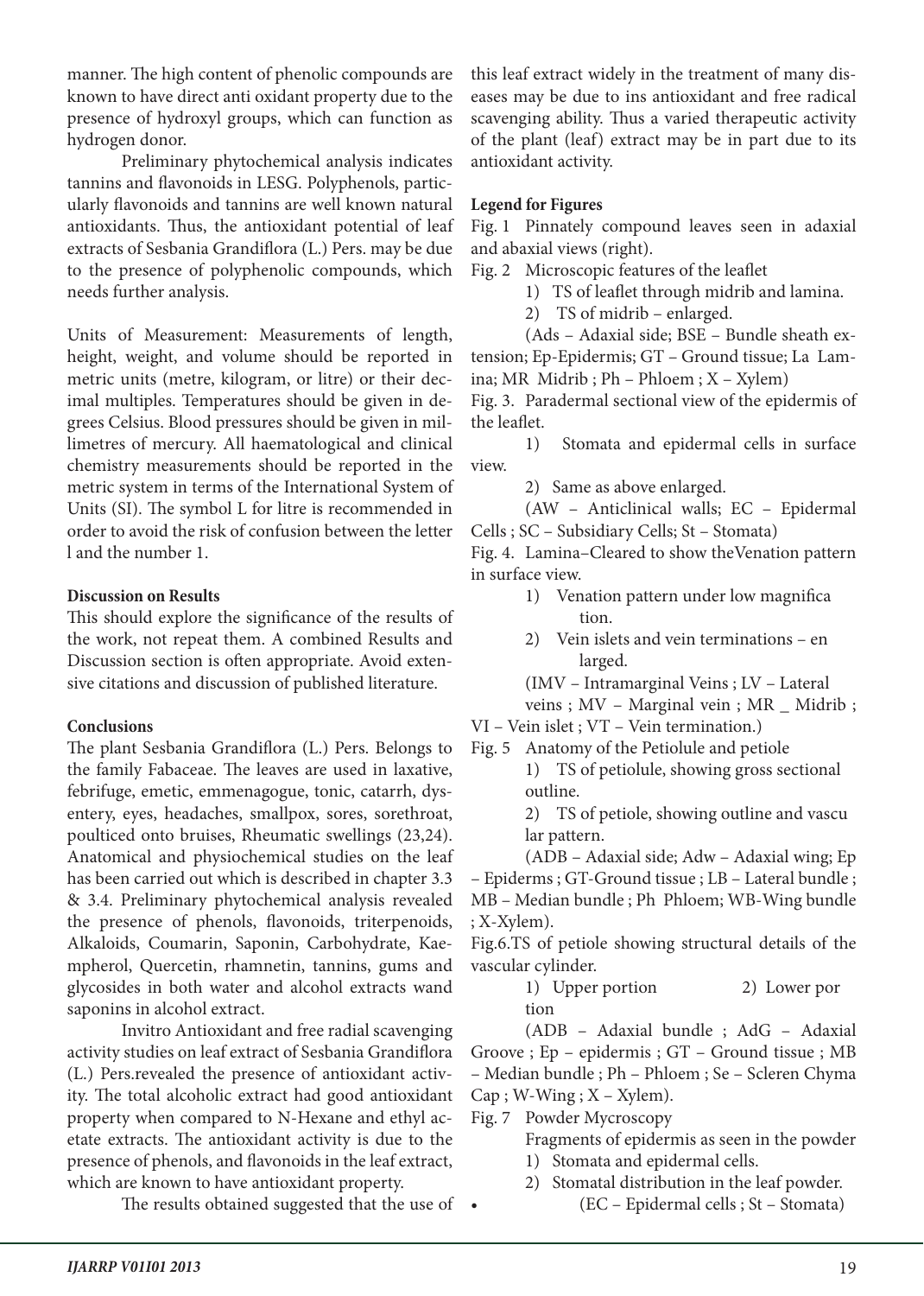#### **References**

- 1. Application of gas liquid chromatography- mass spectrometry to analysis of natural products: waxes from Mangifera indica and Sesbania grandiflora, Khanna, S.S, 1970.
- 2. Sesbania grandiflora (a potential pulpwood), Bhat, A.S., 1971.
- 3. Effect of Mo & Cu on the utilization of sucrose by legume root nodule bacteria., Singh, R., 1975.
- 4. Relationships amongst the fast- growing rhizobia of Lablab purpureus, Leucaena leucocephala, Mimosa spp., Acacia farnesiana and Sesbania grandiflora and their affinities with other rhizobial groups., Trinick, M.J., 1980.
- 5. Studies on Erythrocyte membrane VII. Invitro haemolytic effect of sesbania granduflora leaves, Ramesh Kumar .V, N. Murugesh, 1981.
- 6. Prilimuanry phytochemical and pharmacognostical studies of Sesbaia grandiflora (L.) Pers., Fojas, F.R., 1982.
- 7. Sesbania mosaic, a new virus disease., Solunke, B.S., 1983.
- 8. Response of Sesbania grandiflora to inoculation of vesicular-arbuscular mycorrhizal fungi, Habte, M., 1985.
- 9. Invitro haemolytic effect of the flowers of Sesbania grandiflora., Kalyanaguruntham P., 1985.
- 10. Growth, mineral nutrition, organic constituents and rate of photosynthesis in Sesbania grnadiflora L. grown under saline conditions, Chavan, P.D, 1986.
- 11. Nutritive value of agasti leaves in goats, Panda, S.K., 1988.
- 12. Nodulation and growth of some nitrogen fixing trees in relation to nutrient levels and rhizobium in Nigeria, Zaire and Zimbabwe, Sanginga. N., 1988.
- 13. Composition of some Sesbania gum exudates, Anderson. D.M.W., 1990.
- 14. Production an denutritive value of browse species in semi-arid Kenya, Wandera, F.p., 1991.
- 15. Anti inflammatory activity of S.grandiflora, Anpal-sc. Kasturi-s, 1996.
- 16. Analgesic and anti pyretic activity of flowers of S.grandiflora, Tamboli, Pal-Subodh.C, Sanjay.B., 2000.
- 17. Anxiolytic & anti convulsive activity of S.grandiflora leaves in experimental animals, Kasture, V.S., 2002.
- 18. Beneficial effect on improved vision &

prevention of the disease, Yeting lin, Conrad.o.perera & Valiyaveetil, 2005.

- 19. Anti microbial properties of thai traditional flower of sesbania sesban, Wynsia kyasackoopt, 2005.
- 20. Drug Antioxidant effects A Basis for Drug Selection ? Barry Halliwell pulmonary medicine, UC Davis medical center, Sacramento, California, USA, Drugs 42(4): 569-605, 1991.
- 21. Oxidant-antioxidant system : Role and significance in human body; M Irshad, P S Chaudhuri, Indian journal of experimental biology Vol. 40, Nov. 2002, pp. 1233-1239.
- 22. J Ethnopharmacol. 1992 Jan; 35(3) : 275-83, Screening for antimicrobial activity of crude drug extracts and pure natural products from Mexican medicinal plants. Rojas A, Hernandez L, Pereda-Miranda R, Mata R.
- 23. Easu, K. 1964. Plant Anatomy ; John Wiley and Sons; New York; pp. 767.
- 24. Easu, K. 1979. Anatomy of Seed Plants; John Wiley and Sons; New York; pp. 550.
- 25. Gamble, J.S> 1935. Flora of the Presidency of Madras; Vol. I,II & III. Botanical Survey of India, Calcutta, India.
- 26. Henry, A.N; Kumari, G.R. and Chitra, V. 1987. Flora of Tamilnadu, India. Vol. I,II & III Botanical Survey of India, Southern Circle, Coimbatore, India.
- 27. Johansen, D.A. 1940. Plant Microtechnique; Mc Graw Hill Book Co; New York; pp. 523.
- 28. O'Brien, T.P; Feder, N. and Mc Cull, M.E. 1964. Polychromatic Staining of Plant cell walls by Toluidine Blue-O; Protoplasma; 59:364-373.
- 29. Sass, J.E. 1940. Elements of Botanical Microtechnique. Mc Graw Hill Book Co; New York; pp. 222.
- 30. In vitro antioxidant activity of Diospyros malabarica Kostel bark, Susanta Kumar Mondal, Goutham Chakraborty, M Guptha and U K Mazumder, Indian Journal of Experimental Biology, Vol. 44, Jan. 2006, pp. 39- 44.
- 31. Antioxidant activity of the ethanolic extract of Striga orobanchioides, Shrishailappa Badami, Mahesh Kumar, B. Suresh, journal of ethnopharmacology 85 (2003) 227-230.
- 32. Antioxidant activity of Carnosine, Anserine, Some Free AminoAcids and Thoir Combination, HUI-CHUN WU, CHYAUN-YUAN SHIAU, HUA-MING CHEN AND TZE-KUEI CHIOU Journal of Food and Drug Analysis, Vol. II, No. II, 2003, pages 148-153.